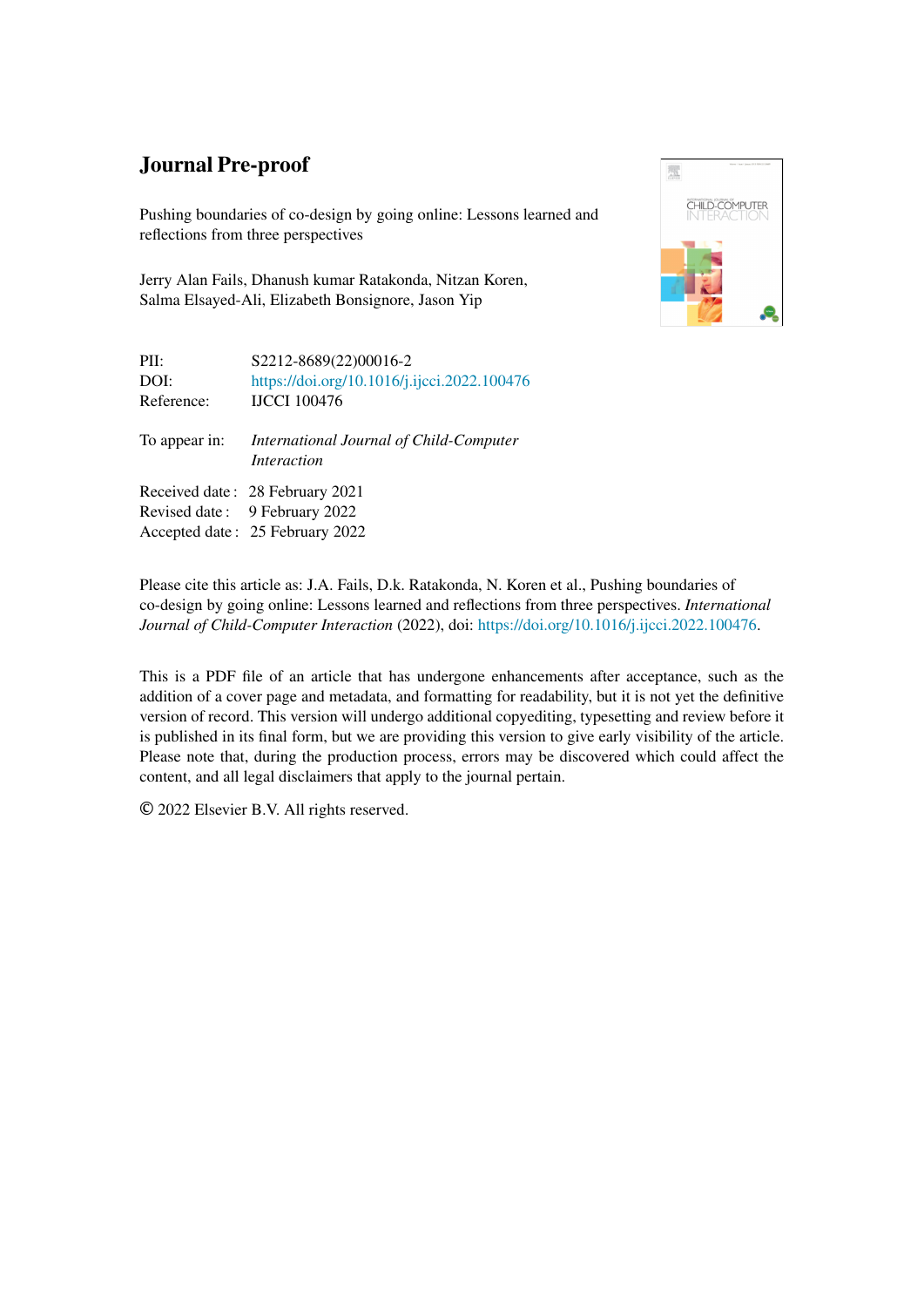# **Journal Pre-proof**

Highlights

sounduries of Co-Design by Going Online:<br>
Fails, Dhannah kumar Ratakrorda. Nizzan Koren, Salma Fikayed Ali, Fiizaheth Rossignives, Jason V<sub>i</sub><br>
Fails, Dhannah kumar Ratakrorda. Nizzan Koren, Salma Fikayed Ali, Fiizaheth Ros Pushing Boundaries of Co-Design by Going Online: Lessons Learned and Reflections from Three Perspectives

Jerry Alan Fails, Dhanush kumar Ratakonda, Nitzan Koren, Salma Elsayed-Ali, Elizabeth Bonsignore, Jason Yip

• Case studies of Online Participatory Co-Design

• Future of Co-Design with Children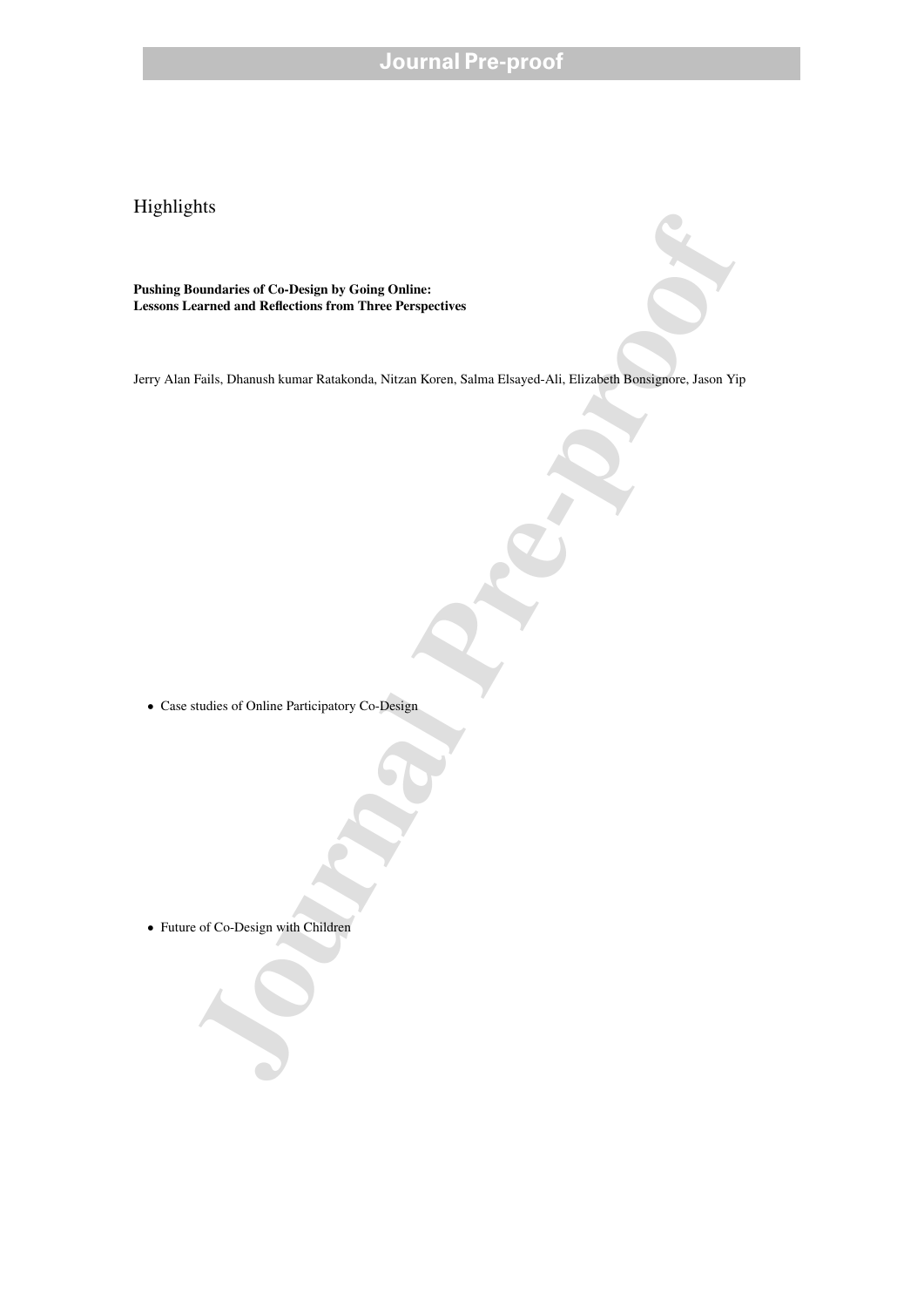# Pushing Boundaries of Co-Design by Going Online: Lessons Learned and Reflections from Three Perspectives

Jerry Alan Failsª, Dhanush kumar Ratakondaª, Nitzan Koren<sup>b</sup>, Salma Elsayed-Ali<sup>b</sup>, Elizabeth Bonsignore<sup>b</sup>, Jason Yip<sup>c</sup>

> *<sup>a</sup>Boise State University, Boise, Idaho, USA <sup>b</sup>University of Maryland, College Park, Maryland, USA <sup>c</sup>University of Washington, Seattle, Washington, USA*

# Abstract

The global COVID-19 pandemic made significant changes to our day-to-day lives, which impacted how we conduct research and design – including co-design. In this article, we present case studies from three different co-design groups that pushed the boundaries of traditional co-design, and conducted multiple co-design sessions (more than 150 total) over the last year and a half. The case studies for each team include: the transition to online co-design; the pros and cons of logistics and design tools utilized during the co-design sessions; and the advances, challenges, and surprises. We compare and contrast themes that emerged from the case studies and present additional dimensions that need to be addressed as researchers utilize online co-design and advance methods to conduct online co-design.

*Keywords:* keyword one, keyword two *PACS:* 0000, 1111 *2000 MSC:* 0000, 1111

# 1. Introduction

**Pushing Boundaries of Co-Design by Going Online:**<br>
Lessons Learned and Reflections from Three Perspectives<br>
Lessons Learned and Reflections from Three Perspectives<br>
Figure 1. State the constrained  $\gamma$  Nutral Pre-profile Of necessity, due to the global COVID-19 pandemic, co-design with children has changed dramatically over the last year as it has shifted completely online. While co-designing online has previously been discussed in the literature  $[1, 2]$ , implementing co-design sessions online over the last year and a half has led to experiential data that can lead to insights into future possibilities in designing with and for children [3]. In this article we address the research question of what we have learned from conducting cooperative inquiry online. To do so, we present three case studies of research groups that traditionally welcomed children into a physical space to conduct co-design sessions and how these three groups pushed that traditional boundary and transitioned to online co-design. These case studies, representing groups from three different regions in the United States, provide insights into online co-design including who participates and how they participated. The teams collectively conducted more than 150 online co-design sessions. We share these three case studies of transitions and active co-design over a period of more than a year, highlighting logistic and design tools, advances, surprises, levels

of participation, and challenges each team experienced. We then compare and contrast themes from each case study relating it back to the literature.

We look towards the future of participatory co-design with children by revisiting how assumptions previously established for in-person settings became more readily apparent in online settings and how assumptions need to be revised to better accommodate online collaboration. These ever-shifting assumptions push the boundaries of who can participate and how children and adults can effectively work together in designing technologies for and with children in the future. The seemingly forced expansion of boundaries imposed by the global pandemic has enabled us to forge a new path that can not only add to our co-design methodologies, but can illuminate a possible future where combinations of online and face-to-face interactions could lead to more effective and inclusive co-design with children.

In the following sections, we address related work, describe the method, present the case studies for each team, then discuss the commonalities and differences between the teams' implementations of online Participatory Design (PD). We conclude with a discussion of the vision of the future of co-designing technologies for

*Preprint submitted to International Journal of Child-Computer Interaction* March 3, 2022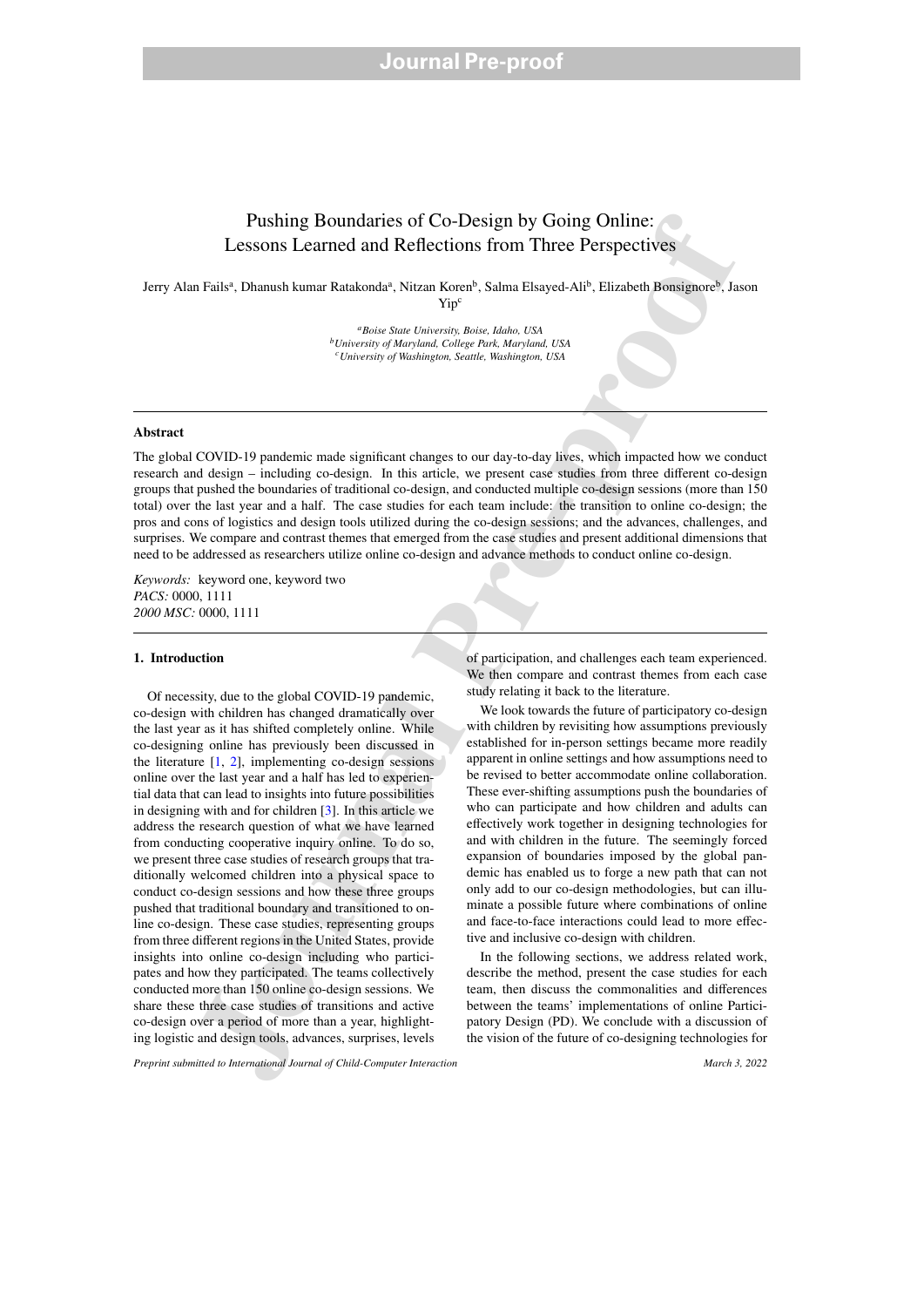and with children based on these experiences and feedback from our collective child and adult design partners. This includes additional dimensions that should be considered and addressed in order to effectively conduct and expand the research in online co-design.

#### 2. Related Work - Online Co-Design with Children

Online and distributed participatory design (DPD) is an emerging subfield of PD pertaining to how physically or temporally distributed design teams coordinate activities to ensure equitable participation [2]. Although DPD has been previously discussed in workshops and panels [4, 5, 6], and has been available for quite some time, progress has been slow [7, 8, 9] and it has not been broadly adopted in the domain of PD with children, principally cooperative inquiry [10, 11]. With the globalization of the world's society and a vision to extend PD's inclusive reach across geographic boundaries, arguments have been made to further advance children's collaboration tools to enable distributed co-design [12]. While these have been important first-steps in advancing the notion of distributed, online co-design, they have not been broadly adopted. DPD with children has only been the focus of recent scholarship, with discussions on the possibility of conducting Video-CoDesign and eCoDesign [11]; early tools like DiSCO [1] that enabled the facilitation of the layered elaboration design technique [13], online and asynchronously; and recent workshops within the last couple of years seeking to construct the world's largest participatory design project [14], and others [15, 16, 17].

# *2.1. Advances Conducting DPD With Children*

The primary advantage of online PD is the potential to include children of diverse cultures, languages, and abilities [16]. Children who may have been unable to participate previously due to transportation limitations, location, and access may now be able to take part [18, 2]. International collaborations are now made possible [19], and children who have special needs or who find social interaction difficult may find DPD less intimidating than in-person participatory design [2]. With the transition to online, entire households could now be included in the sessions [18]. Prior to the pandemic parents were suspicious about children's additional exposure to technology but generally shifted their mindset once the pandemic began to encourage their children's digital literacy skills [18, 2] and exposure to a wider array of technologies [2]. Additionally, apprehension about engaging in online methods and technopho-

bia was reduced with the transition online [20]. Children are given more independence and privacy, with the ability to turn off their cameras and microphones and work individually through activities [2], and children could use the private chat function with a facilitator to express themselves—which may not have been possible in a physical setting [18].

#### *2.2. Challenges Conducting DPD With Children*

on content on the based on the state of the state of the state of the state of the state of the state of the state of the state of the state of the state of the state of the state of the state of the state of the state of While there have been advances and benefits to conducting DPD with children, it is necessary to consider challenges that are brought about through the transition. A common obstacle in Child-Computer Interaction (CCI) and PD is how to include diverse and marginalized children [14, 12]. Digital divide issues [21, 22] such as connectivity, device access, and audiovisual problems are foregrounded [18] in DPD and children from lower socioeconomic backgrounds might feel alienated and disengage [2]. Even when using the same video conferencing software, some children use their phones as opposed to desktops, some do not have the latest software updates [3], which complicates their participation, like struggling to access links shared in the chat [19]. Although PD aims to level the playing field [10, 23], DPD introduces power imbalances through the increased involvement of adults, both parents and facilitators. Adults manage children's technology or children depend on adults for technical support [2], and dedicated time for parents to work with their children is a luxury [24]. Additional social challenges include the lack of connection and ability to build trust and rapport with children [2], especially when the children and facilitators have not met previously in-person.

In terms of engagement and focus, it can be difficult to recognize disengagement when children's cameras are turned off and non-verbal cues cannot be picked up [2, 25]. Even when children are engaged, the limited feedback from participants on what they are doing and how they feel is a challenge for facilitation [25]. Some children may dominate the screen [2] and some partners may not be attuned to online etiquette, such as muting microphones and using chat functionality instead of talking over other participants [20]. There are additional distractions at home [19] and the possibility of incidental participants [16].

With regards to logistics, DPD faces further challenges. DPD is a slower process [2] and unexpected situations and disruptions are likely to occur requiring improvisation [3]. Thus, more patience, time, and spontaneity should be allocated to the sessions [19, 16, 3]. There should be no more than two children per adult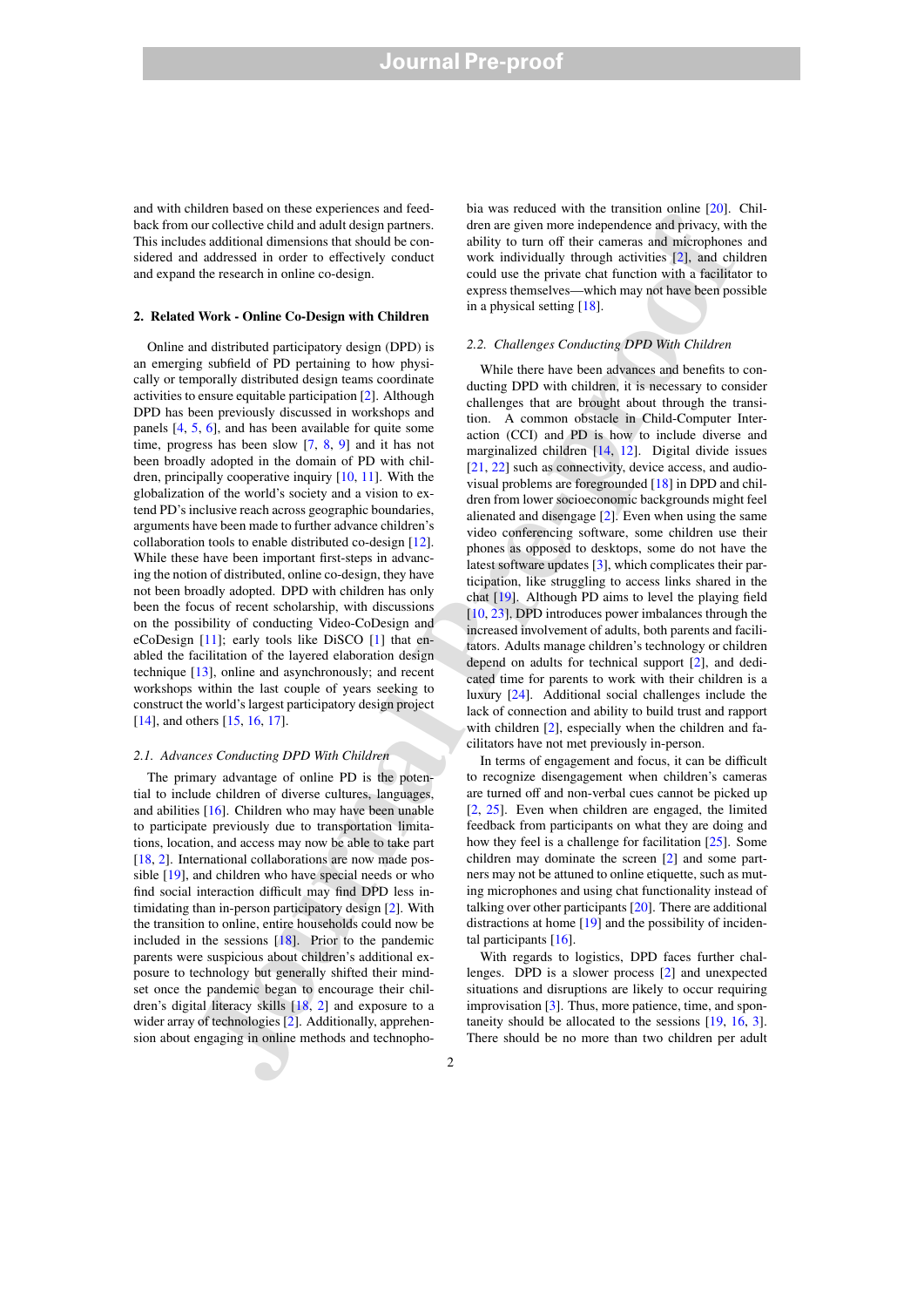[2, 19] and more facilitators are needed to run breakout rooms [20]. Along a similar vein, running multiple breakout rooms simultaneously may produce more data and require more analysis [20]. Many online collaborative tools such as Miro are not designed with children in mind, and even those designed for children may not be suitable to the design activities [2]. The challenges introduced by these tools exacerbate children's struggles with ideation and may lead them to misunderstand their role in the design process [2, 26]. Lastly, there is a need to consider additional ethical standards when conducting DPD with children [3].

#### *2.3. Hybrid Techniques for Cooperative Inquiry*

The paints valid three is the selection of the priori in the selection of the priori in the proof of the priori in the proof of the proof of the proof of the proof of the proof of the proof of the proof of the proof and t When co-designing with children, methods and tools that bridge the physical with the digital, online and offline, and synchronous and asynchronous are still in their nascent stages. One example of a hybrid approach is the "micro-event" organized by Constantin et al. whereby workshop participants teleconferenced with a classroom of socially-distanced children in the UK [2, 14]. Other potential hybrid methods include remote paper prototype testing [27], Machine Learning  $(ML)$  tools  $[2, 16, 28]$ , cards to scaffold reflection  $[25]$ , and "PD in a box" methods [24] akin to Cultural Probes [29]. In "PD in a box," design packs are sent to children prior to sessions containing materials in addition to "fun stuff" that can support team cohesion [30, 2]. However, paper-based PD approaches are inefficient when working with widely distributed partners [7] and thus online tools in the form of groupware [8] are needed. There are ongoing considerations for new remote communication tools [24] such as virtual characters to support idea generation [15] and platforms that work synchronously and asynchronously [31], as well as non-technical tools for conducting participatory design [2, 32]. Asynchronous DPD and hybrid sessions can be especially useful for younger children and children with special needs as it can allow them more time for sensory processing, task completion, and breaks [2]. However, one caveat of hybrid sessions is that partners participating virtually may feel like outsiders compared to their counterparts participating face-to-face, and may also face additional technical barriers like connectivity issues [20]. In our case studies, all three teams conducted DPD *synchronously*, which we refer to as online co-design in this article. In future participatory design sessions, we hope to explore more asynchronous and hybrid possibilities.

# 3. Method

The primary method or approach used herein is a reflection of the participatory processes used by three teams. It is analogous to the reflective approach taken in a previous article in the International Journal of Child-Computer Interaction where cooperative inquiry is revisited, assumptions are clarified, and the future of codesign processes are discussed based on the reflection [23].

As part of the reflective process conducted to address the primary research question of understanding the experiences of online cooperative inquiry, each design team revisited their schedules and notes from the design sessions they conducted online over the last year and a half. While there were variations in the total number of sessions conducted online for each team, overall, each team conducted between 46 to 65 online design sessions for a total of more than 150 online co-design sessions. Researchers from each team met synchronously online eight times (using Zoom) to discuss their observations and perspectives. During each of these synchronous sessions, collaborative notes were taken including a list of themes that emerged from our discussions. Through these several joint discussions, and individual and group asynchronous work, the researchers (and co-authors) iteratively refined a framework for the presentation of the case-studies that would focus on logistics and design tools, advances, challenges, and surprises. The case studies in the next section utilized this general framework. The description of the case-studies along with the themes identified during our collaborative discussions online were used to form the common and differing themes that are discussed in Section 5.1.

### 4. Case Studies

In the following sub sections, each team presents information regarding the specific context and demographics, logistics and design tools, surprises, advances, and challenges.

In order to contextualize the perspectives of these teams it is important to understand some of the historical and logistical commonalities amongst the three teams. First, the directors of these teams (and coauthors) have been conducting participatory design – particularly cooperative inquiry design – with children for more than 10 years each, with some for as long as 18 years. Prior to the COVID-19 pandemic all teams met twice a week in person in a child-friendly lab environment in the afternoon after school (generally meeting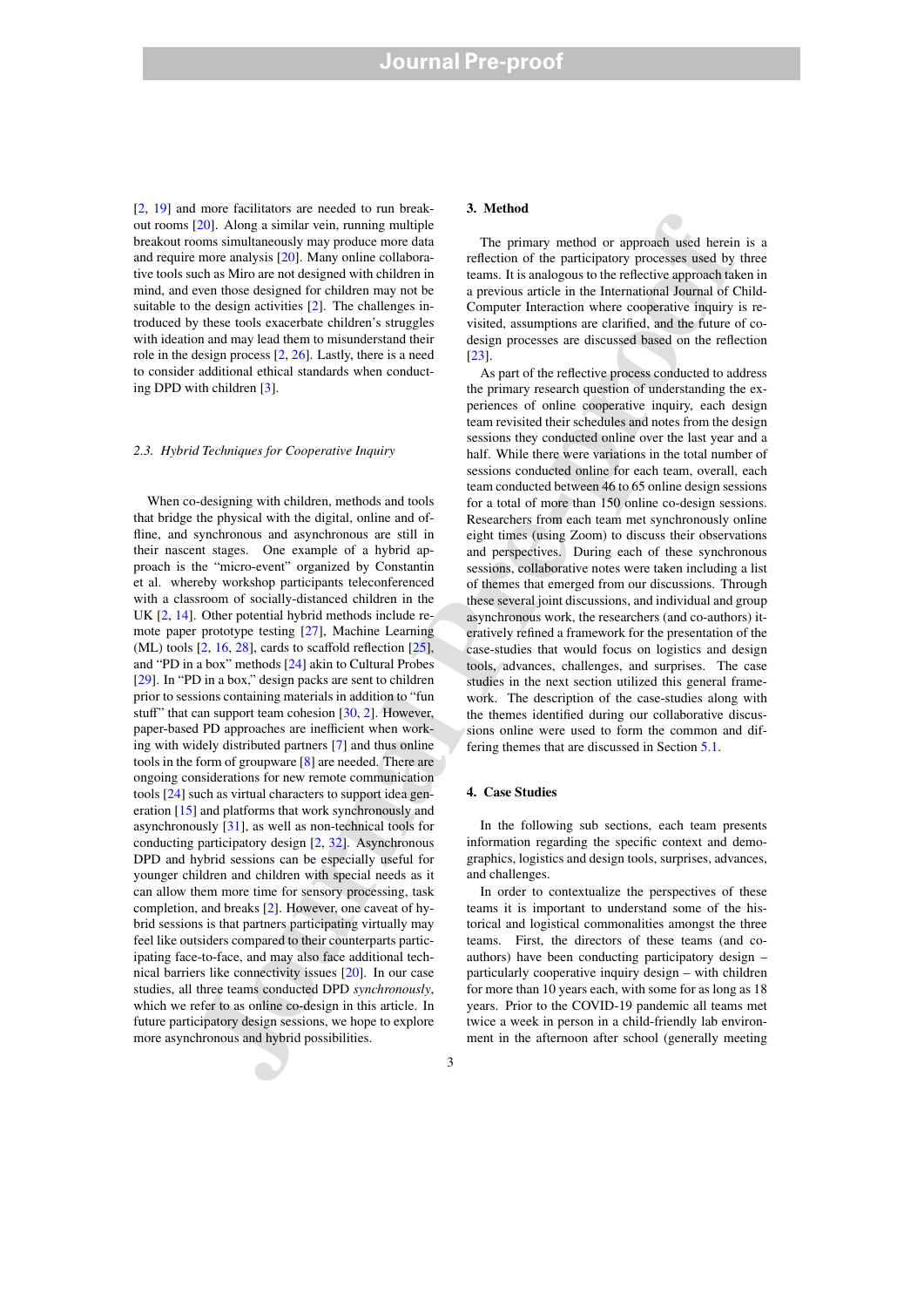(a) CoDesigning face-to-face, in the same physical space. (b) Distributed, online setting.

Figure 1: Co-design in physical, face-to-face setting (1a) and online co-design via Zoom (1b).

4:15-5:45 pm). Each team consisted of six to ten children with a variable number of adult members attending each session (usually two to five, but sometimes more depending on the project). As described later in Section 4, each team lives in a geographically different location in the United States. Demographic information is provided for child participants of each team including a pseudonym, gender, age, race/ethnicity, and mode of participation. While not all demographic information is discussed in detail (e.g. race/ethnicity), this information adds context to the composition of each team and also aligns with the diverse regional demographics of each team. Adult participation was vast and would have more than doubled the size of the tables so due to space constraints these were not included. All of the teams transitioned quickly (within a few weeks) to an online meeting using video conferencing software (Zoom<sup>1</sup>; see Figure 1). The three teams are Kidsteam Maryland, Kidsteam Boise, and Kidsteam UW.

#### *4.1. Kidsteam Maryland*

# *4.1.1. Context* & *Demographics*

This design team is geographically located in a large metropolitan area in the Eastern section of the United States. A total of 9 children aged 6-13 years old participated from Summer 2019 to Spring 2021, with boys outnumbering girls (6 boys; 3 girls). Seven of the children participated in both years, experiencing both inperson and online-only sessions. Of note, child partners in Kidsteam Marylandskewed older, which may account for some of the variation in design materials and techniques used throughout the transition to fully online co-design. Children's pseudonyms, gender, age, race/ethnicity, and the year they participated in are shown in Table 1. The children's race/ethnicity – all Black/African American – is over-represented in composition index  $[33]$  when compared with the local area (approximately 60% Black/African American [34]). In addition, six of the children are second generation immigrants to the USA, which is also an overrepresentation when compared with the region (approximately 15% of residents with at least one foreign-born parent [35]). This reflects Kidsteam Maryland's goal to increase the number of non-dominant youth (i.e., non-White, immigrant backgrounds [36]) who are exposed to – and have a voice in – technology design experiences.

#### *4.1.2. Transition During COVID*

is college to the mean of the college state in the two-sections in the two-section and window the state in the<br>advantage of the mean of the state in the state in the state in the state of the<br>state in the state in the sta For "Kidsteam Maryland," the transition from fully face-to-face co-design sessions to fully online co-design sessions was astonishingly easy: everyone was passionate about maintaining some sense of normalcy in the midst of an extremely abnormal and unsettling time. Our state's emergency declaration and move to "shelter in place" in response to the COVID-19 pandemic occurred one day before our university's regularly scheduled spring break holiday (which is usually a week off from classes). This allowed both the research team and participating families a week to re-group, to become acclimated to daily changing news feed and state-wide guidance, and start sharing our feelings and efforts to keep designing together. When our university and local school communities began to mobilize for fully online learning and remote work, we surveyed parents and children for their thoughts about continuing co-design sessions fully online. We were able to send snack boxes via the postal service or hand-deliver them and ran a "technology test" session within two weeks after the order to shelter-in-place. Kidsteam Maryland was back in session before most schools returned in online mode.

In terms of session structure, we followed our typical in-person session sequence, to engender a sense of normalcy. This decision was based on the early distributed co-design system, DisCo [1], which also directly mapped the typical in-person session structure to an online space. For example, we used Zoom digital whiteboards for circle time/question-of-the day, Google Jamboard<sup>2</sup> and/or Miro's digital whiteboard<sup>3</sup> to support various design techniques, such as sticky-noting (likes, dislikes, design ideas), storyboarding, and even online layered elaboration [13]. This format also underscored everyone's early desires to maintain a sense of normalcy and familiar routines.

# *4.1.3. Logistics and Design Tools*

During the early "honeymoon" phase in which everyone was excited to be co-designing together despite the pandemic, our biggest challenge was finding ways

<sup>1</sup>https://zoom.us/

<sup>2</sup>https://jamboard.google.com/ <sup>3</sup>https://miro.com/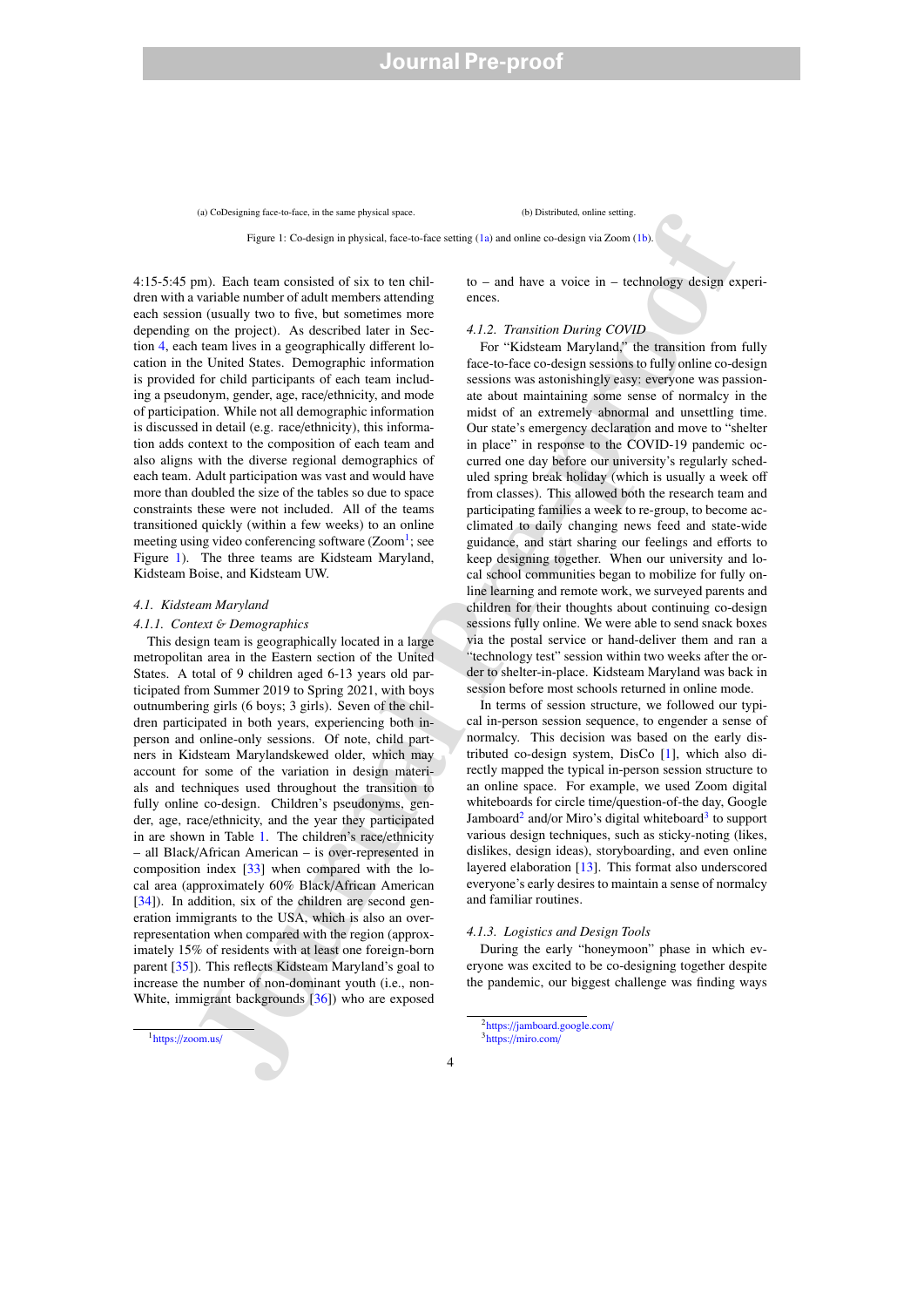| Gender<br>Pseudonym |   |     | Race/Ethnicity                | 2019-2020 | 2020-2021     |
|---------------------|---|-----|-------------------------------|-----------|---------------|
|                     |   | Age |                               | (Hybrid)  | (Online only) |
| Perry               | М | 6   | Black/African American        |           |               |
| <b>Blaine</b>       | М |     | <b>Black/African American</b> |           |               |
| <b>Barack</b>       | М | 8   | <b>Black/African American</b> |           |               |
| Gina                | F | 10  | <b>Black/African American</b> |           |               |
| Jaylen              | М | 10  | <b>Black/African American</b> |           |               |
| Penny               | F | 11  | <b>Black/African American</b> |           |               |
| Alan                | М | 11  | <b>Black/African American</b> |           |               |
| Deborah             | F | 11  | <b>Black/African American</b> |           |               |
| Kevin               | М | 13  | <b>Black/African American</b> |           |               |

Table 1: Distribution of children across our co-design sessions.

to ensure that we all had a level playing field in terms of technology. Kidsteam Maryland opted to co-design with the children "as they were," taking advantage of an opportunity to learn about the technologies available in their homes "as-is." Although we initially considered acquiring tablets for each of the child co-designers, we did not augment any home/family technologies. In the end, children connected and co-designed with systems that they chose. Consequently, about a third/to one-half of the children used their own laptops or borrowed their parents'/family laptops, another third used laptops provided by their schools, and two children often used only their mobile devices to join our remote co-design sessions. In some cases, children participated using *multiple devices*, such as a laptop and a mobile phone.

President of the Karl Maria and the state in the state of the state of the state of the state of the state of the state of the state of the state of the state of the state of the state of the state of the state of the sta *Requirement to add dedicated "technology testing" and familiarization time to sessions.* One task that we found absolutely necessary was to incorporate a dedicated "tech testing and training" session with both children and adults. Although we often include a technology immersion [10] session when we engage with new and emerging systems, we found it crucial for online co-design to dedicate one entire session to testing only (our first transition session). We tested everyone's cameras, screen-sharing capabilities, chat, and Google Jamboard. Our child co-designers seemed very engaged with the testing process, delighting in sharing the latest games they were playing via screen-sharing. This also afforded adult facilitators an opportunity to learn about the systems children were using to connect. For example, at one point, one child noted that he could not access a website we were testing, and we learned that he was using an old version of Internet Explorer<sup>4</sup> on his family's Windows-based PC. After some discussion, he was quickly able to switch to Google Chrome, but it did serve as an "a-ha" moment for the team regarding the potential range of applications that we would might

have to navigate in the long term.

*Broadband access and Tech-trouble-shooting* We found that we had to deal with "digital divide" [22, 21] issues during every session, since several of our participating families had poor broadband WiFi connections. For the children who regularly used school-provided laptops, we sometimes had to manage firewall or related security privilege issues or poor audio (microphone) issues. For example, one child could not access a website that we had planned to evaluate. We had to ensure that we could build time into sessions, or prior to sessions, to test websites and apps, often giving parents a "headsup" beforehand that we would be testing specific apps or websites (e.g., Messenger Kids<sup>5</sup>, KumoSpace<sup>6</sup>).

*Paper-based low-tech prototyping versus digital tools.* Once we had transitioned to fully online codesign sessions, Kidsteam Maryland used very little paper prototyping, focusing on ways for the team to collaborate and co-design using digital tools. Although we mailed some low-fidelity prototyping materials in our initial snack boxes (e.g., markers, post-it notes, colored paper), children were most excited (initially) about trying digital tools. Our goal was to enhance collaboration by bringing everyone who was physically separated together through the design process. For this reason, we focused on gathering together around a digital whiteboard, rather than designing prototypes individually and then sharing them via camera screens. In this case, our digital tool became a boundary object [37, 38, 39] around which sub-groups and then the whole team could gain a sense of togetherness and teamwork, despite the physical separation.

*Physical presence, digital proxies, and social connections*. Every semester, Kidsteam Maryland engages in a retrospective session where we reflect on our growth as designers and all the design questions that we have tack-

5https://www.facebook.com/messenger\_kids\_marketing/ <sup>6</sup>https://www.kumospace.com/

<sup>4</sup>https://en.wikipedia.org/wiki/Internet Explorer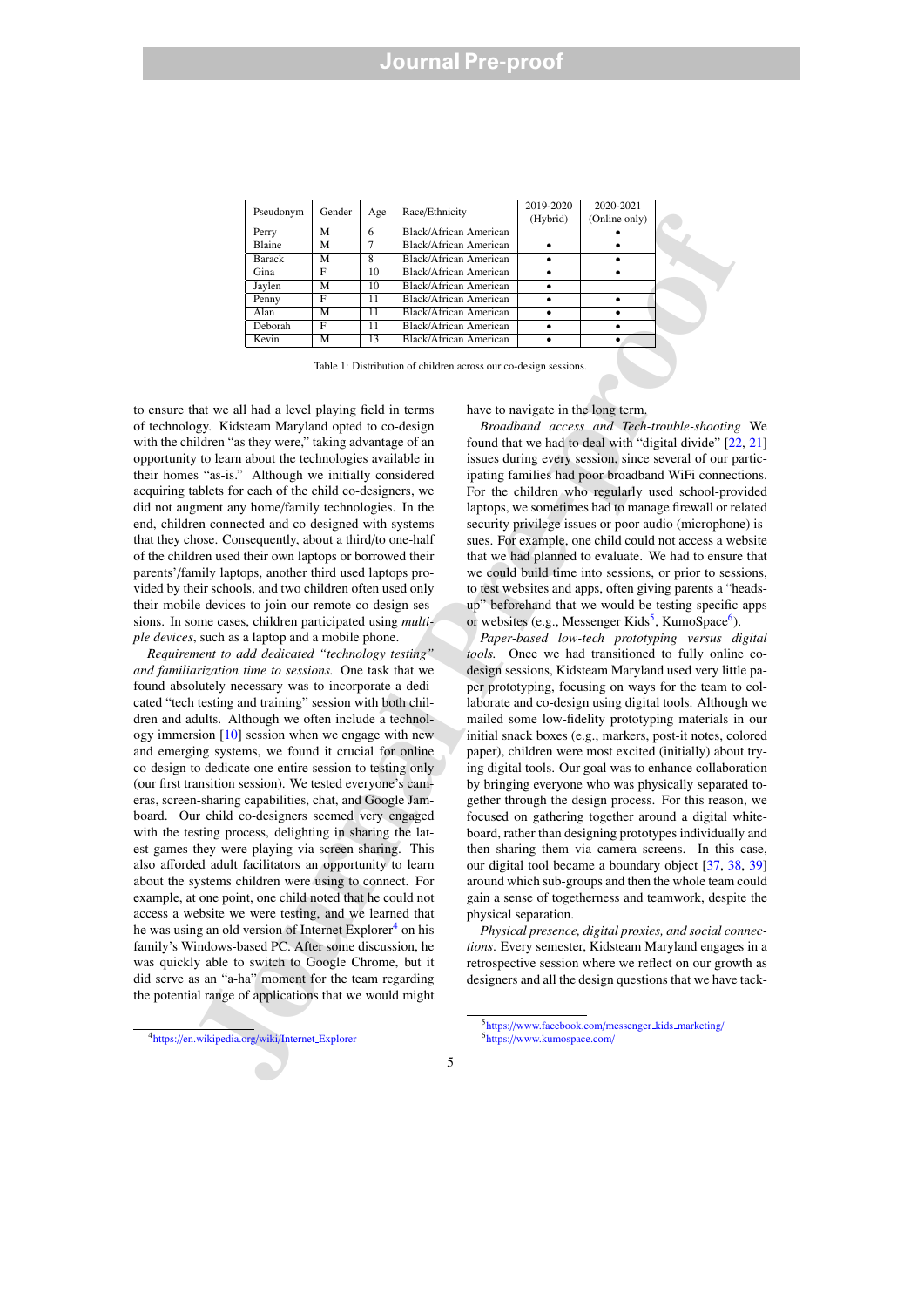led over the previous several months of our university's academic year. Interestingly, in the spring of 2020, children selected more photos and memories of their physical co-design sessions to share with parents. In contrast, the memories they chose to share from online sessions were all social in nature. For example, several of the children found screenshots where everyone was crowded within and "playing around" Mozilla's Social VR space (see Figure 2). Often, the children juxtaposed photos of avatar crowds with photos from pre-pandemic scavenger hunts and ideation sessions with cardboard boxes [40]. Social VR transformed the phrase "social distancing" into a misnomer: our avatars were not "just" digital proxies of our physical selves, they enabled a sense of sociability and closeness despite our physical separation.

# *4.1.4. Advances*

Despite facing the challenge of managing multiple technology configurations and connections and despite feeling a loss of physical presence, we still learned a great deal about the resilience and creativity of our team during our transition from fully face-to-face to fully online. In particular, our child co-designers often took the lead to troubleshoot technical difficulties and to make suggestions for expanding the suite of tools and techniques we used. We experienced several teachable moments how to share, communicate, and collaborate through an extra layer of technology. We also appreciated the opportunity for a more intimate view of our co-design teammates' homes and family life.

*Technical 'blips' often promoted collaboration and creative trouble-shooting.* As noted earlier, the shift to conducting co-design entirely online was met with excitement at the onset of the transition, with the use of virtual spaces such as the Social VR tool, Mozilla Hubs<sup>7</sup> helping drive some of the enthusiasm. Most of the children became quite adept at trouble-shooting potential connectivity and device compatibility issues. For example, when one boy found his mobile view of Zoom resulted in fewer menus options and limited features, he quickly shifted to using both his mother's laptop and his mobile phone to participate in the session. Similarly, when one child was unable to navigate to the Mozilla Hubs URL on his mobile device, he enabled remote access via Zoom to his adult co-design partner, and together, they were able to help him get set-up.

*Opportunities to practice collaborative social norms and more balanced child-adult power dynamics*. In lieu

of our traditional face-to-face snack time, which provides an opportunity for children to get much-needed snacks between a formal school setting and active codesign, Kidsteam Maryland gave the children screen control to share their latest games and toys with the group. This empowered the children to share their screens as they liked, and to practice turn-taking as well. In addition, when designing in breakout rooms, they could also share their screens instead of the adults. While this could sometimes become challenging, as some children would rush the group or work individually, it also gave them opportunities to lead as active participants in the design conversation. From a social norms perspective, we maintained the same child-adult co-design practices that we had in-person, but we often emphasized them more explicitly online, since we lost a sense of presence. In particular, given the range of systems that children used to connect, we tried to make time to let the children decide what worked best for them when working in small group breakout rooms. We invited them to share screens if they preferred, and they would usually acknowledge their inability to open links to shared applications or their enthusiasm to control the screens.

#### *4.1.5. Challenges*

For the control of the spectral control of the spectral control of the spectral control of the spectral control of the spectral control of the spectral control of the spectral control of the spectral control of the spectr *Technology-mediated design.* Despite the creative and collaborative ways that we learned to tackle technical glitches as a team, we still encountered challenges with simple session management. Even if there are no technical glitches or connectivity issues, basic online design tasks like managing the logistics of moving to breakout rooms and recording multiple feeds is trickier when mediated through a remote interface. Some children needed help transitioning to breakout rooms (especially if they only connected with their mobile devices), while others had to wait for their partners to transition. The more children had to wait for small group transitions, screen sharing click-throughs, or troubleshooting glitches, the more likely ideation would lose its spark. Simple collaboration features could become doubleedged swords. For example, Zoom chat often enabled all co-designers (children or adults) to respond to design prompts when their audio was not working (or without interrupting others). Chat could also serve as a back-channel means to be sociable (e.g., texting "hi!"). However, chat was also used to get attention or disrupt conversation. For example, at times, younger children elected to "spam" the chat channel, obscuring shared links or productive comments if they felt their ideas were not recognized.

*Logistics management overhead increased.* As in-

<sup>7</sup>Mozilla Hubs site: https://hubs.mozilla.com/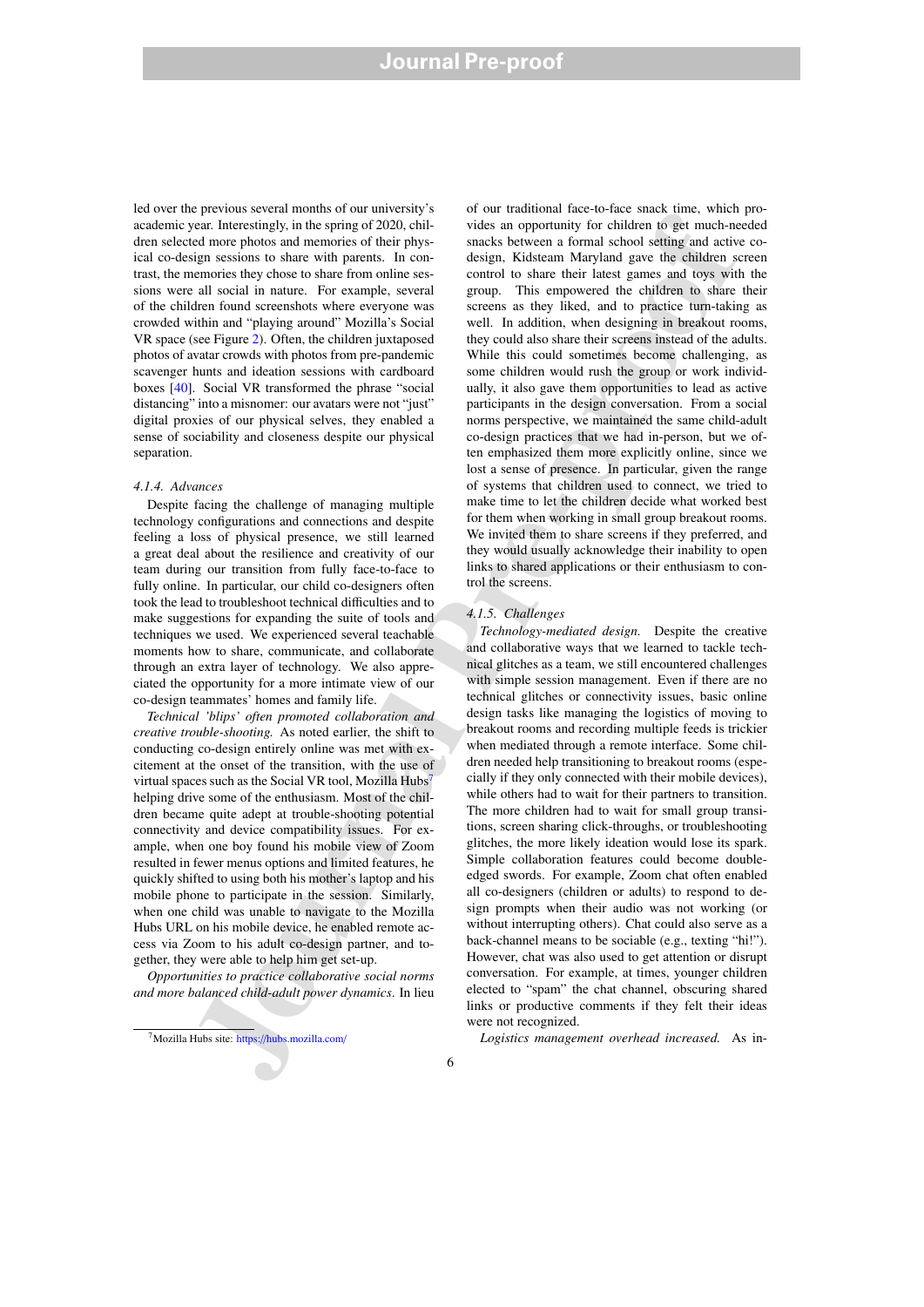(a) Design materials take precedence in face-to-face settings. (b) Distributed, online setting: An emphasis on social aspects.

Figure 2: Children chose to share more in-person design work (2a) in their end-of-year presentations about what it means to be a designer. In contrast, the salient design feature for online sessions reflected shared social spaces where avatars served as proxies for physical presence (2b). In (2b), children collaborated in Mozilla Hubs.

dicated in the overview for Section 4, all teams including Kidsteam Maryland used breakout rooms for small group work. Even in face-to-face co-design, moving to groups, managing materials, and recording field notes or artifacts involves the managed chaos that child-computer interaction designers know well. Documentation logistics mediated through remote control demanded more attention from the adult members of the team, as every breakout room's recordings and any shared artifacts were managed by each adult (or adults) working in each breakout room. Shared document management had been used to archive design data *before* the transition, but was crucial when we were fully online. Again, technology proved a double-edged sword: we were able to record the co-design process in more detail, but it was still through a specific technology lens, often largely controlled by an adult's screen-sharing and dependent on adult logistics management. Similarly, certain "design logistics" activities required more independence of the children (e.g., children navigating to websites based on URLs on their own).

*Challenges related to social norms mediated through technology.* Over time, the biggest challenge we faced was more social than technical: sustaining online sessions over an extended period of time (months!) was difficult. Given that social interactions in almost every aspect of our lives were filtered and funneled through a remote connection, children either had to be "always on camera" for school, or far removed from the tangible, physical play critical for their well-being. Child design-partners would often tell us that they preferred leaving their cameras off, because it felt less mandatory and "less like school." Gradually, Zoom "camera-off" social norms emerged, resulting in a checkerboard of black or grey boxes and still images with names in block letter font. The voices were the same, but our sense of presence was a bit lost.

We also found that children multi-tasked more often during sessions, whether due to connectivity troubles, distractions from family members in their home environment, or dark cameras that afforded split attention between the online design session and their home environments. In some cases, older children apologized, but still mentioned that they had to finish homework while also trying to participate. Keeping track of divided at-

tention was more difficult as we transitioned into the second year of online school. Obtaining feedback from children who multi-tasked off camera depended on the adults' ability to keep the attention of multiple children in a breakout room. Moments of silence could become frustrating, especially as more cameras remained "off." Although we tried to carefully plan for tempo during design sessions, the difference in ages of child co-designers (6-14 years old) sometimes required that older children wait for, or take time to support, younger children.

equencies to provide the units. The line of the contents of the proposition of the contents of the contents of the contents of the contents of the contents of the contents of the contents of the contents of the contents o In many cases, we found that interaction through a shared digital interface (e.g., whiteboard) increased our ability to nudge younger children to collaborate. In other cases, however, sharing a digital whiteboard also enabled children to opt to destroy others' ideas if they were frustrated or if they felt their individual ideas were not being recognized. For example, during an ideation session with the digital whiteboard, Miro<sup>8</sup>, one child decided to delete one of our design templates, along with several ideas posted on digital post-its, just prior to their group's turn to share back ideas to the larger team (and despite the adults' preparations to lock-down most of the templates). We were able to recover the ideas through our recordings, but several team members – children and adults – were disappointed and frustrated. We worked to recognize the younger children's ideas and stress the importance of collaboration, as suggested in prior work where technology features supported faceto-face collaboration (e.g., [41]; however, younger children often found the shared digital workspace challenging when compared to their ability to control their own physical prototypes in face-to-face sessions. We noticed an increased tendency for our younger child partners to try to control the design space, cover others' ideas, or "spam" the chat after the children had been attending school and co-designing online for almost a year.

*Challenges related to design roles.* Some technologies we designed online shaped children's design roles. Children took the role of design partners in all sessions that involved a gamified and digitally embodied experience, such as virtual reality platforms like Kumospace or Mozilla Hubs. Children were more engaged in discussions, and their presence in physical participation

<sup>8</sup>https://miro.com/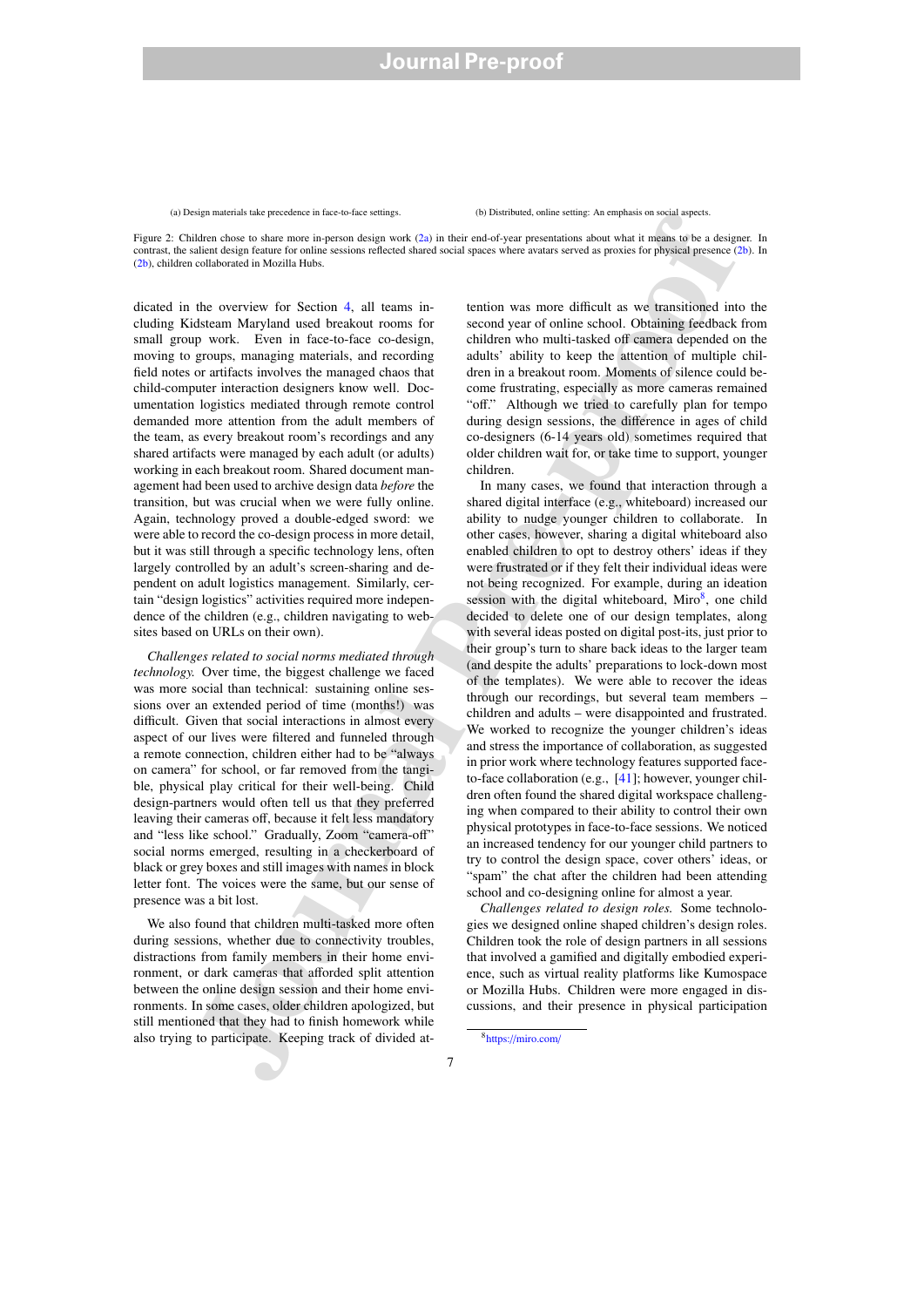was apparent and made more possible thanks to the embodied experiences these technologies enabled. In many cases, children's design ideas and interactions through avatars served as proxies for the loss of physical materials that we used in face-to-face co-design.

However, the added layer of remote communication and collaboration mediation often constrained the children's ability to take on roles beyond tester or informant. When the children's interactions were limited not only to navigating web-pages, but also communicating their actions through yet another interface, children tended to remain in the roles of informants or testers. In some cases, this was due to the design goal (e.g., playtesting or evaluation); however, sessions that afforded a more embodied sense of interaction yielded more playful engagement and a higher volume of discussion and ideation.

# *4.1.6. Surprises*

*Expanding design space boundaries.* When we transitioned to fully online co-design, we knew that we would be connecting with children across geographic boundaries. What we did not foresee was how expansive our design space could become. Rather than working together in one large physical room in-person, our workspace expanded into each co-design partner's home. We still gathered around a whiteboard as a whole group during our question-of-the day warm-ups, but now our whiteboard was both mediated through small screens and was almost infinitely expandable, by zooming in and out of focused areas. Our small group work was not only bound in break-out rooms with little of the familiar cross-chatter we experienced in our physical space. We also worked with children as they fidgeted in playrooms, whizzed around a family room on a scooter, or tried to multi-task on homework at their kitchen tables.

*Enabling participation across large geographic boundaries.* The transition brought surprises about the ingenuity of our child collaborators and also underscored DPD's early promise of increased inclusion of geographically remote participants [1, 2]. During the pandemic, unbeknownst to the adult co-designers until several weeks into the transition to online, one of the families moved to another state, several hundred miles away. We were only able to confirm the move when the team was discussing what snacks we should send (via mail) for an upcoming celebration. The childrens' access to sessions and interaction during sessions had changed little – we still met at the same time, used similar design tools (e.g., digital whiteboard, web-browsers, etc). The actual point from which the child connected

did not impact these interactions at all. Imagine our surprise when the child revealed to the adult co-designers that her desire to maintain a sense of normalcy was so strong, she simply attended design sessions as usual. In addition, our adult co-designers collaborated across geographically distant locations, connecting from multiple states and at some points during the year, multiple countries and timezones.

manneas the relation of the state of the state of the state of the state of the state of the state of the state of the state of the state of the state of the state of the state of the state of the state of the state of th *Child-Adult power balance: new-found leadership opportunities*. As noted in Section 4.1.4, online codesign often shifted child-adult power dynamics in unexpected ways. Typically, children had more autonomy to decide how they wanted to collaborate and interact with their team mates because they were at home, not in our university lab. This power shift also extended to the tools that children recommended and even implemented for the team. For example, during most of our year of online co-design, the adults used multiple communication channels (e.g., chat/text messages, email, remote videoconferencing via Zoom), while the children primarily interacted via Zoom. After we had all grown accustomed (and even fatigued) with Zoom and had evaluated a variety of videoconferencing (e.g., KumoSpace), we asked the children to share more of their favorite online spaces and social media platforms. Several children (even those as young as 8-9 years old) mentioned the social media platform, Discord<sup>9</sup>, as a favorite. We knew anecdotally that Discord was popular, and several adult researchers had used it with teens in other projects. Consequently, we asked parents if we could establish a Kidsteam Maryland Discord server, and ran tests with the children during our university's spring recess. All but the youngest child (6-year old) participated enthusiastically, and we began using the server to make team announcements, send zoom link reminders, and share fun social artifacts (e.g., favorite memes and emojis).

After a few weeks, one of our older child partners asked if he could redesign our team server. He added improved features such as a server "bot" to welcome users and promote interactions. He even initiated bot and meme-naming contests and made announcements like the adults. He also mentioned that he aspired to be an adult co-designer when he was older, like one of the undergraduate adult co-designers (who had been a child member of Kidsteam Marylanda decade before). In this case, Kidsteam Maryland's older cohort shifted the power dynamic such that they were the leaders rather than the adults.

<sup>9</sup>https://discord.com/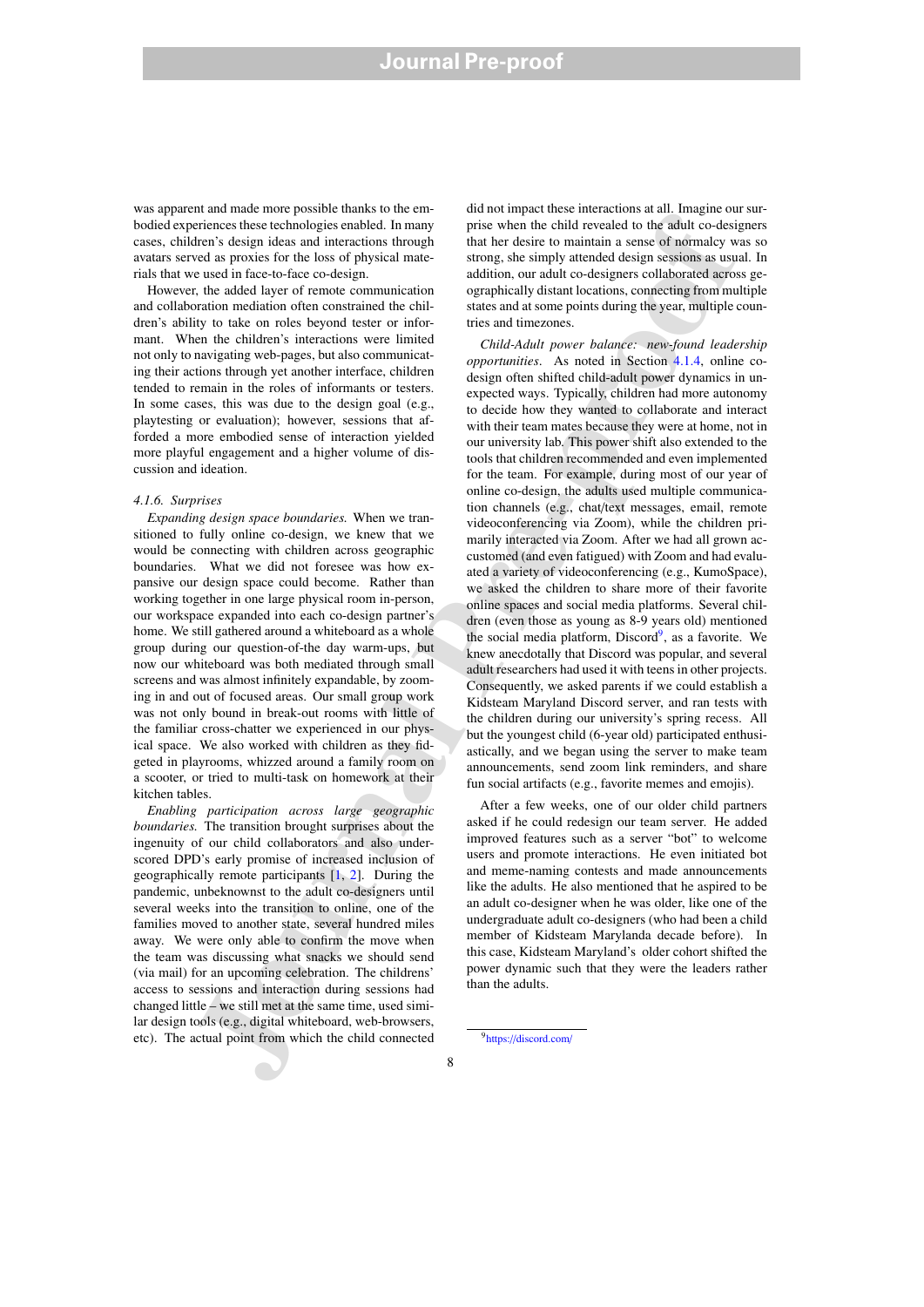### *4.2. Kidsteam Boise*

# *4.2.1. Context* & *Demographics*

This design team is geographically located in a metropolitan area in a more rural state of the United States. There were ten children that participated in the online design team. Of those children, two of the children live in a more rural part of the area and had previously commuted to participate in the main city close-by. Three of the children joined online only – one joining in Fall 2020 was a sibling of other child design partners, and two joined immediately after the transition to online sessions. These latter two were children of an adult design partner and would not have been able to join due to timing and location if the sessions were not conducted online. Participants' demographics are listed in Table 2. As can be seen in the table, there is not a lot of diversity in terms of race and ethnicity which is similar to the overall population of the state with the exception of Hispanic populations who are in the area, but unfortunately not represented currently on our team.

# *4.2.2. Transition During COVID*

and an ancore of the two-test and the distribution of the set of the set of the set of the set of the set of the set of the set of the set of the set of the set of the set of the set of the set of the set of the set of th For Kidsteam Boise, the transition from face-to-face design sessions to fully online was relatively smooth. The university's spring recess coincided with the university's decision to move to online courses and as such we had some time to work on the transition. We had a week and a half break from having our twice weekly sessions before starting our virtual design sessions. In that week and a half, to facilitate this transition and to reduce children's technology access issues, we purchased Kindle Fire 8 HD tablets with 32 GB storage, 4 GB RAM to all child design partners. In addition to tablets we also prepared supply bags that were dropped off at children's homes with Kindle tablets. These bags included arts and crafts supplies, sticky notes, clipboards, pens, paper, journals, markers, etc. We scheduled our virtual design sessions so they followed the same schedule used in conducting face-to-face sessions so they occurred Tuesdays and Thursdays 4:15 - 5:45 pm.

# *4.2.3. Logistics and Design Tools*

During the virtual design sessions, we initially used a lot of physical design activities including arts and crafts and sticky notes that children were already accustomed to using in the face-to-face sessions. In conducting online sessions there were several logistical and design tool decisions that we made. We share some of those below along with some of the advantages and challenges of each.

*Uniform technology setup.* As indicated above, we decided to provide a uniform hardware platform (Kindle

Fire tablet) for children to use along with pre-installing a set of apps like  $Zoom^{10}$ , Google Photos<sup>11</sup>, Google Slides<sup>12</sup>, Google Chrome<sup>13</sup>), Jamboard<sup>14</sup>. All other apps were placed in a folder that was password restricted (using an app). This had some advantages as we could (theoretically) synchronize all pictures of artifacts in the background (as all tablets used a shared account), but in practice pictures did not always synchronize and sometimes children used a different platform to connect (e.g., a home or school computer).

*Videoconferencing (Zoom).* Like the other teams, we used the Zoom video conferencing tool to meet with design partners. The lead researcher pre-scheduled all the Zoom meetings, which helped to streamline the design sessions and shared a Google Calendar event with all meeting information with the parents of the children. All tablets had a laminated card with the Zoom join instructions for sessions. This facilitated joining, although there were some technical challenges faced when the tablets exited children from the Zoom sessions (this seemed to only happen with children joining from tablets).

*Transition time: Maintaining power dynamics.* An important aspect of cooperative inquiry in face-to-face settings was an informal snack time where team members (children and adults) connect informally. Afterwards, as an introduction to the day's design activity, and often throughout the design activity, children and adults sit together on the floor. Instead, during the virtual design sessions, for the first 15 minutes of the design session, we asked children to share something interesting that they would like to share with the group to provide an informal transition to working as a team. Due to differing power dynamics in the online environment (e.g., children can turn off their cameras) sometimes it was hard to feel a sense of connection.

*Break-out rooms for smaller group activities.* Within the conferencing ecosystem, we frequently utilized the breakout rooms functionality to facilitate small group work. Usually, one adult worked with two-child design partners in a group. The adult design partner in a group helped child design partners navigate the technology, the design process, and also took notes about the design ideas produced from the child design partners. We initially used the timed breakout functionality, but quickly realized we needed much more flexibility in

<sup>10</sup>https://zoom.us/

<sup>11</sup>https://www.google.com/photos/ <sup>12</sup>https://www.google.com/slides/ <sup>13</sup>https://www.google.com/chrome/

<sup>14</sup>https://jamboard.google.com/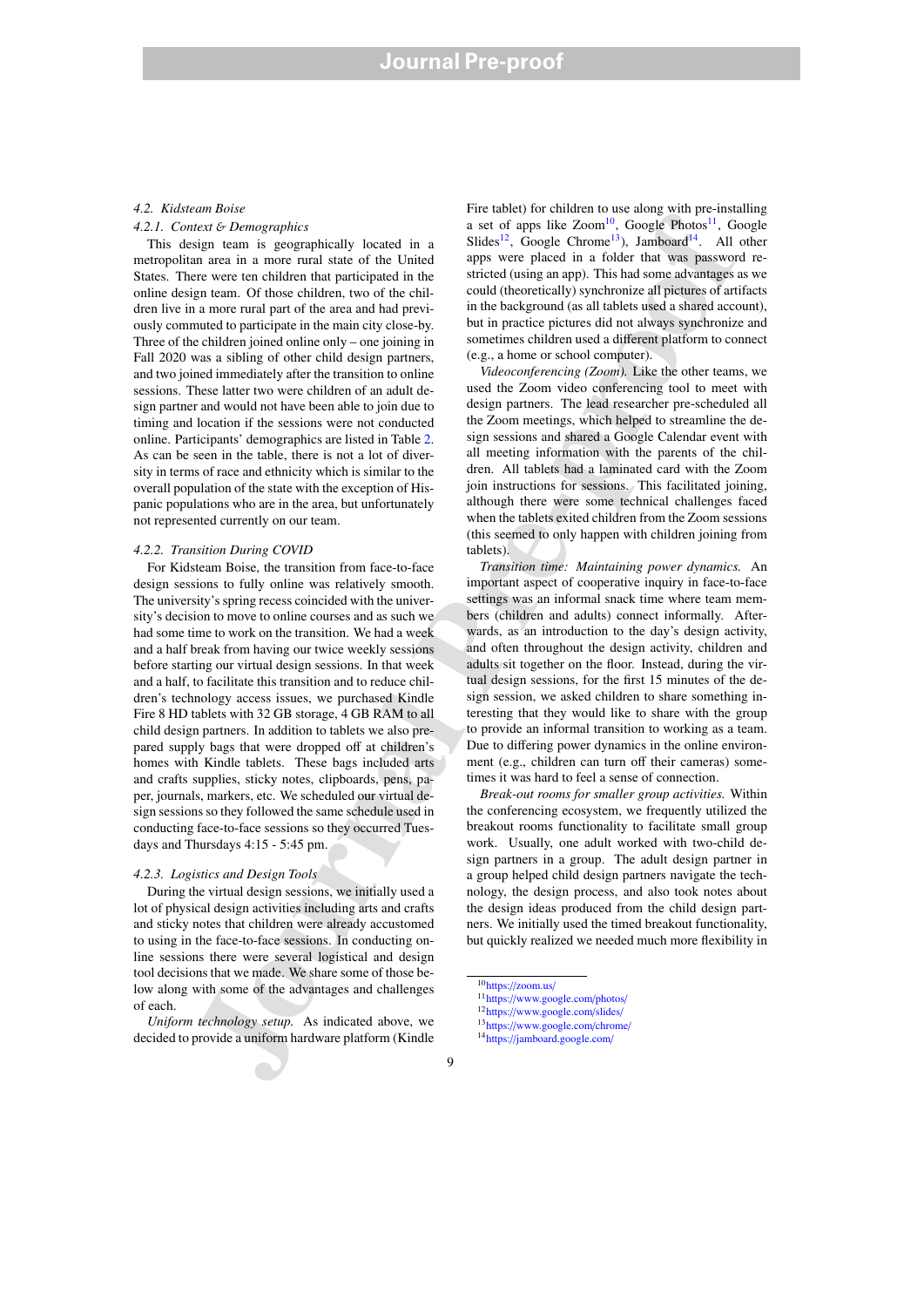| Pseudonym | Gender | Age | Race/Ethnicity | 2019-2020<br>(In-Person) | 2020-2021<br>(Online only) |
|-----------|--------|-----|----------------|--------------------------|----------------------------|
| Rose      | F      | 6   | White          |                          |                            |
| Francesca | F      | 7   | White          |                          |                            |
| Dexter    | М      | 8   | White          |                          |                            |
| Cody      | М      | 8   | White          |                          |                            |
| Kayla     | F      | 9   | White          |                          |                            |
| Dakota    | F      | 10  | Asian          |                          |                            |
| David     | М      | 10  | Asian          |                          |                            |
| Emily     | F      | 11  | White          |                          |                            |
| Andrea    | F      | 11  | White          | ٠                        |                            |
| Daisy     | F      | 11  | White          |                          |                            |

Table 2: Distribution of children across our co-design sessions.

the timing of our breakout sessions.

*Physical artifacts.* We used a lot of physical artifacts that the children were used to using in the face-to-face sessions. We explored the use of virtual sticky note applications and shared drawing tools, however, in order to simplify the process we utilized physical paper and sticky notes, and the facilitator coordinated ideas amongst the groups. Children presented and took pictures of their ideas at the end of each design session. The primary techniques that we used during our online sessions included: sticky notes, bags of stuff, and designing on paper; for brevity we share how we utilized sticky notes here. In the university lab setting, children would stick their sticky notes on a large whiteboard (as shown in Figure 3a). In the online co-design setting, in addition to adult taking notes in the break-out rooms, children presented and took pictures of their likes, dislikes, and design ideas at the end of each design session (as shown in Figure  $3b$ ). We found it challenging sometimes to get children to work on other's ideas and collaborate, and so more facilitation was required by adult design partners.

*Shared Notes Area and adult coordination during sessions.* Having shared notes allowed adults to dynamically collaborate and combine group design ideas. For each session, we used a shared Google  $Doc<sup>15</sup>$  that had the agenda for that day and was also used as a space to take notes. Extensive notes in a shared collaborative environment were required to capture the process in the online setting in order to better document design ideas and facilitate collaboration among and between small groups. We also utilized this document to capture and validate the big ideas from the session (with adults and children design partners), and to identify next steps. This documentation made it possible to better revisit the design decisions and directions from each ses-

sion. Oftentimes, adults need to coordinate and make micro-adjustments during a design session. In order to facilitate this communication, all adult design partners communicated via a shared Slack channel during the sessions to coordinate issues that arose, including small group work coordination and technological troubleshooting.

*High adult to child ratio.* In comparison to design face-to-face design sessions, adult facilitators in online sessions were busier switching between tasks (and technologies) and were not able to focus on just facilitate collaboration. Adults attention was required to: troubleshoot technology, facilitate design activities, take copious notes, communicate via back-channels, confirm artifacts were being captured properly, and more. With these increased attention demands, we found it necessary to have a higher adult to child ratio – typically 1 adult and 2 children in each breakout session.

Frace Constrained Nation 2 (Eactument in the case of the state of the state of the state of the state of the state of the state of the state of the state of the state of the state of the state of the state of the state of *Extra patience,* & *time for activities, flexibility, and shorter sessions.* Because of the additional demands on child and adult design partners, more patience, grace, and understanding was required for all involved. We realized that sometimes children just needed more time to develop, work-on, and share their ideas. It was sometimes challenging as children would have their videos off and would not respond to audio prompts so it was hard for adults and their peers to know what they were doing and/or thinking. While we initially scheduled sessions similar to how we would face-to-face sessions, we quickly realized that we needed to allow more time for each design activity. In particular, we needed to allow more time to transition between large-group and smallgroup activities. There were situations where children faced some technical issues while being part of online sessions, and the extra time helped us mitigate the technical issues. Technical issues included WiFi connectivity issues, and tablets not being adequately charged. Additionally, in face-to-face sessions, the pacing seemed

<sup>15</sup>https://docs.google.com/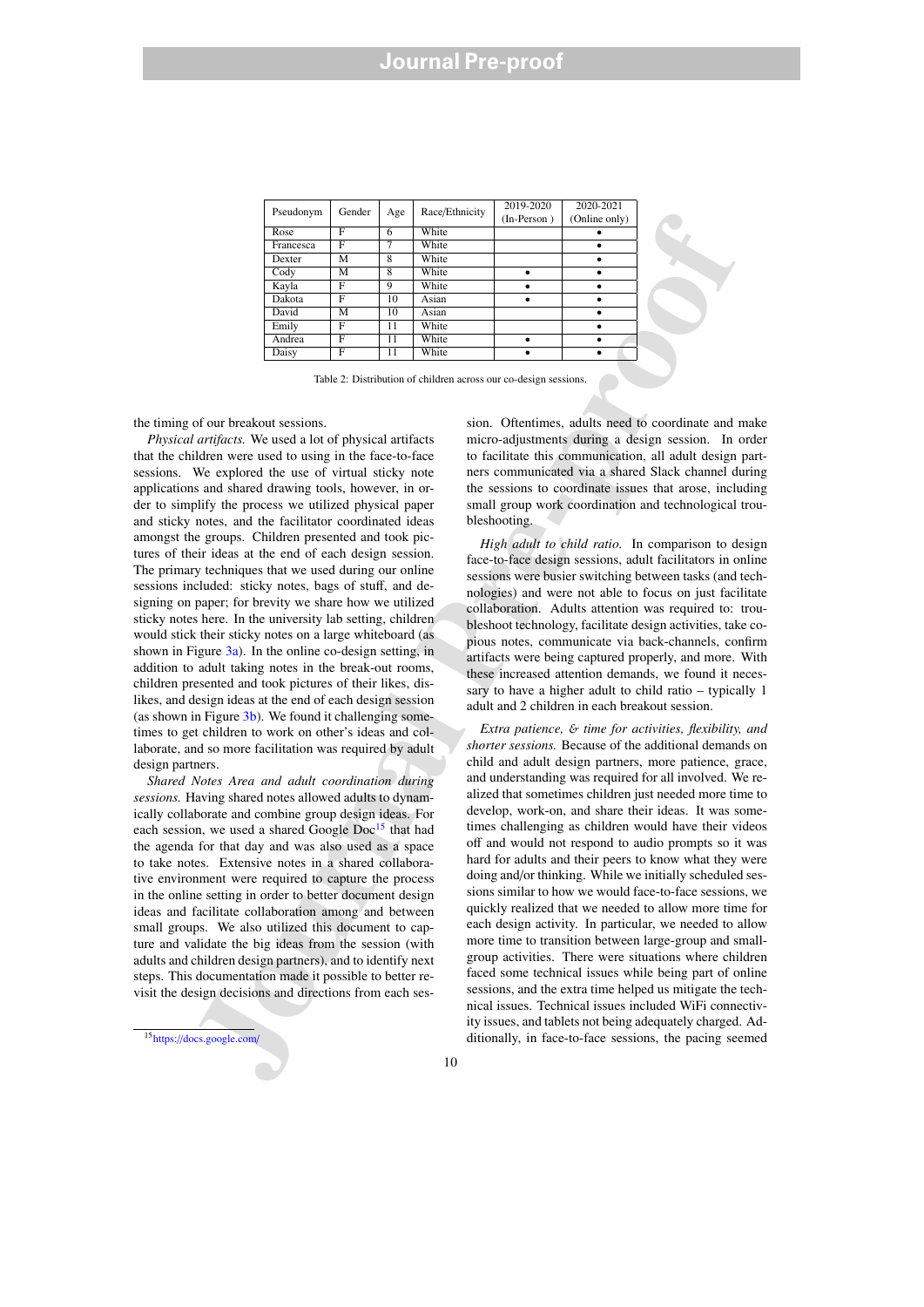more uniform, and we found that in online sessions, sometimes a group or individual needed more time to process and create, articulate, and share their ideas. In addition – perhaps paradoxically – we realized that attention spans were shorter and sessions needed to be shorter. In making sessions slightly shorter and providing more time to allow ideas to percolate, at times it felt like sessions overall were less efficient (in terms of the volume and quality of ideas) than face-to-face sessions.

#### *4.2.4. Advances*

A few advances were noted with regards to designing online. One of the primary advantages was the inclusion of children who otherwise would not have been able to participate. While we only had a few people add on during the completely online sessions, they otherwise would have been unable to participate. This opens doors to including a broader array of participants and design perspectives.

Additionally, as noted above, extra patience, time for activities, and flexibility required us to focus more and clearly identify the central topic for each session. While for those that had experienced face-to-face design sessions it seemed like less was accomplished overall, there are advantages to having a more focused session.

### *4.2.5. Challenges*

All children from Kidsteam Boise were very excited to participate in the initial few online design sessions. After three months into virtual design sessions, the excitement level dropped. In addition, children faced network connectivity, device charging, Zoom version, and Google photos sync issues. Having network issues led children to drop out from the Zoom session abruptly. In some sessions, children were dropped out of the session multiple times. Unfortunately, we were unable to administer the tablets completely remotely, but were able to identify one issue was version incompatibility. We also encouraged children to recharge their Kindle batteries before attending each design session; although some children who failed to recharge their batteries dropped out the Zoom session unexpectedly. Sometimes they used another device or plugged in the device to rejoin. We asked children to take pictures of their artifacts and journal entries at the end of each session. Theoretically, these were then synchronized automatically from each child's device to a shared Kidsteam Boise account. In practice, we experienced several issues getting the pictures to synchronize to the shared account. It was unclear whether this was a limitation due to the budget tablets that were utilized or some other technical issue.

The online environment impacted – and perhaps seemingly limited – some of the topics that were addressed. To facilitate the transition from physically meeting together, we used a lot of tangible design techniques that were used in the design lab. This included "bags-of-stuff" [11] physical artifacts which were harder for people to collaborate with in on online setting. We also used online tools (e.g. Google Slides and Jamboard) but these often resulted (even with adult facilitation) in more individualized ideas that represented less collaboration than was witnessed in the collocated lab setting. As such, some of the projects that were pursued were biased towards projects that could be better implemented in this online setting such as social media applications, communication tools for collaboration, and conducting common cumbersome tasks in online settings (e.g. authentication).

### *4.2.6. Surprises*

Throughout some of the many sessions that we conducted, we noticed several surprises, one of these included a very different power dynamic than existed in face-to-face co-design sessions. Additionally, and perhaps related, was that some children asserted more of a leadership role in suggesting and leading design topics.

and a considerably distributed by the constant of the constant of the constant of the constant of the constant of the constant of the constant of the constant of the constant of the constant of the constant of the constan *Power dynamic di*ff*erences.* With regards to the different power dynamic, some of these related to some of the challenges that were experienced. While children had some reliance on adults to provide technological access and sometimes support, they also had more ability to make their own choices as to how they participated. For example, children realized they had more autonomy with regards to moving around their homes, turning on and off their cameras, walking away, etc. They engaged in conversation with one another in direct messaging on Zoom. All of these had some potential to distract others from the design experience (and sometimes did). During some sessions, we encouraged children to show their video stream and limited some chat behaviors allowing them to only publicly post messages (instead of direct messaging). As an aside, it was also surprising how even though children could engage directly through video, many actively engaged in textual conversations with one another via the chat feature on Zoom. This included copious use of emojis. It should also be noted that some children who identified themselves as not really liking to write still engaged heavily in writing messages to others.

*Structural changes.* While we initially attempted to use some of the same structures in an online setting, expecting that some adaptations would be required, we did not necessarily anticipate how the structures would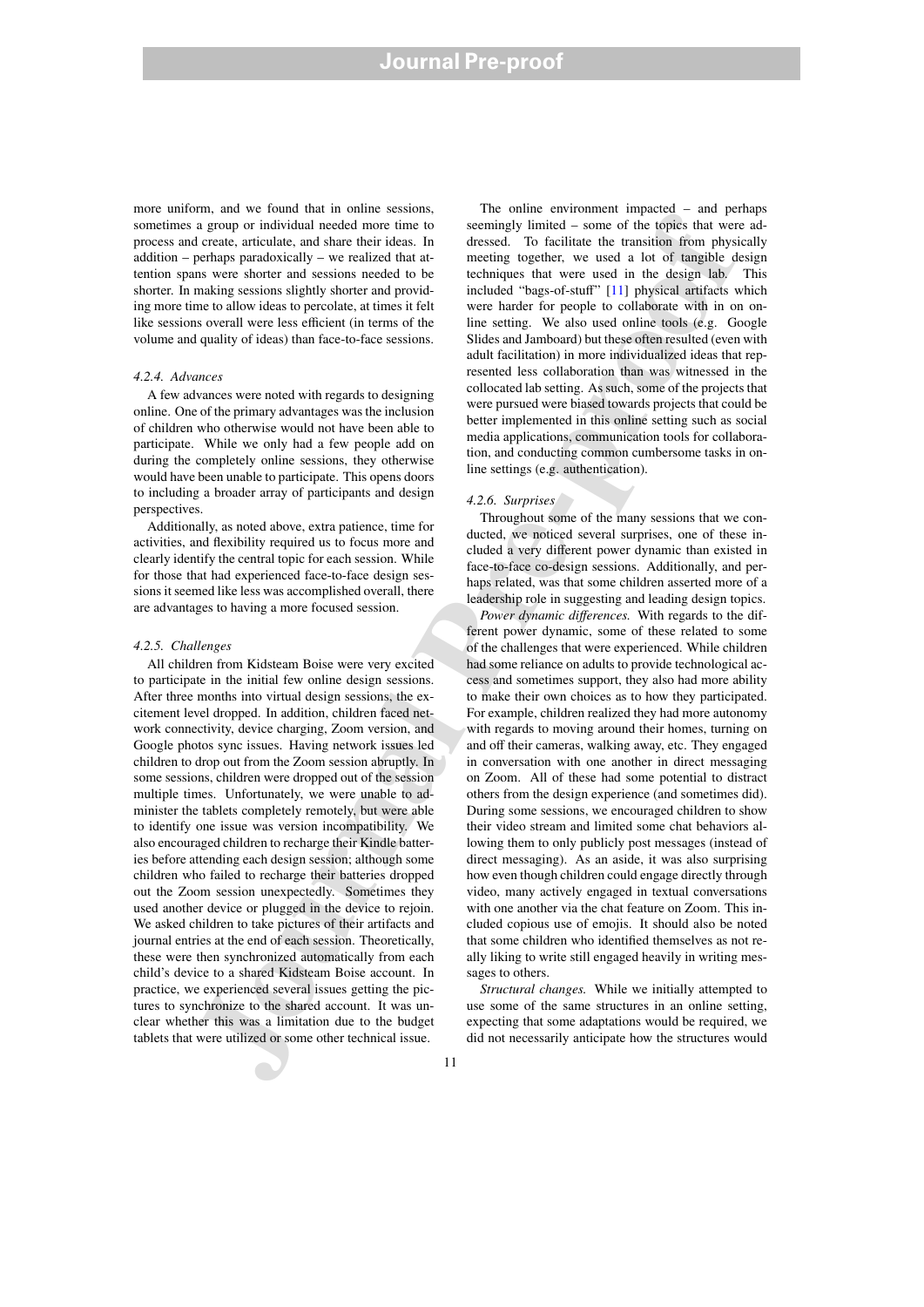# (a) Lab, face-to-face setting. (b) Distributed, online setting.

Figure 3: Children using sticky notes in a university lab setting 3a and distributed online setting using physical sticky notes (3b). Team members each identified: *Likes, Dislikes and Design Ideas technique*. In (3a), all ideas were in a shared space; in (3b), child design partner used white paper as a board to separate likes, dislikes and, design ideas.

need to be changed. For example, we realized through experience in our online sessions with children that we needed to allot more time for some design activities and to allow children to work seemingly on their own. Additionally, we found that we could not always use the 90 minute block we had used in face-to-face sessions, as children would become tired and more distracted during online sessions. We also noticed that due to the seeming variability of engagement in activities and sessions (that depended on the day, not necessarily consistently across the children), we did not consistently follow the same routines we did in face-to-face settings with a journal entry and everyone leaving at the same time. Sometimes children needed to leave early and/or did not do a reflective journal entry.

(o) Internetion the same of the particular state  $\frac{1}{2}$  2 3. The same of the same of the same of the same of the same of the same of the same of the same of the same of the same of the same of the same of the same of t Perhaps most surprising were the structural changes that impacted some of the power dynamics within the group. For example, in a face-to-face session we had limited rules, namely: (1) no raising your hand, (2) respect, and (3) have a lot of fun. The first rule, which is purposefully orchestrated to combat some of the traditional adult-child power dynamics, was challenging in an online setting as it was harder to read cues of others and naturally yield to one another in conversation. It was harder for some children to respect other's space as it was so easy to write or draw over other's designs in a shared digital design space. Due to these challenges, some children suggested additional rules, which were hard to encourage and enforce. This made it challenging to equalize the traditional power differences between adults and children and cultivate a sense of design partners.

*Child observations led to new design topics, some led by children.* Some children noticed the engagement challenges due to working together on an online platform and suggested the use of something like Class-Craft<sup>16</sup> to engage students. We conducted initial design sessions on this kind of an approach and quickly realized that the motivation system in ClassCraft did not appeal to all of the children on the team and instead started designing something that might work for our intergenerational design team. It was natural – yet a little surprising – that the children noticed these challenges and made direct suggestions towards trying to

<sup>16</sup>https://www.classcraft.com/

improve the collaborative environment during co-design sessions. Moving online shifted the focus of some of the topics the co-design team worked on, including how to better collaborate in online settings.

#### *4.3. Kidsteam UW*

#### *4.3.1. Context* & *Demographics*

This design team is geographically located in a large metropolitan area in the Pacific Northwestern portion of the United States. A total of ten children (ages 7 - 11) participated from Spring to Summer 2020 and 13 children (ages 7 - 12) from Fall 2020 to Spring 2021 (Table 3). Children in this team had a range of experiences with co-design, from children that have only experienced codesign online, to children who have had both online, hybrid, and local experiences. The children also ranged from those living close to our university (2 - 6 km) to those living farther away (15 - 25 km). Participants' demographics are listed in Table 3.

#### *4.3.2. Transition During COVID*

For Kidsteam UW, our university runs on a quarter system and we ended the Winter 2020 session of faceto-face co-design in the middle of March 2020. The university cancelled all in-person meetings by mid-March 2020 and our team decided to pause the co-design sessions in April 2020 to figure out the best way to transition online. After a month of planning, we started again from May to July 2020 with one session per week to complete the 2019 - 2020 year. For the 2020 - 2021 year, we started in September 2021 with one session per week with returning and new children. After the Fall quarter, we transitioned to two sessions per week for the Winter and Spring quarters of 2021.

# *4.3.3. Logistics and Design Tools*

Our team chose to use our university's Zoom account as the main meeting space. We chose Zoom because it was already used with children on a daily basis in their online school situation and that the meeting app could be hosted on a variety of devices (e.g., desktops/laptops, tablets, Chromebooks, and smartphones). We used a variety of online apps (e.g., Google Drive, Slides) and Office applications (e.g., PowerPoint) to setup our sessions. Sessions included a variety of online breakout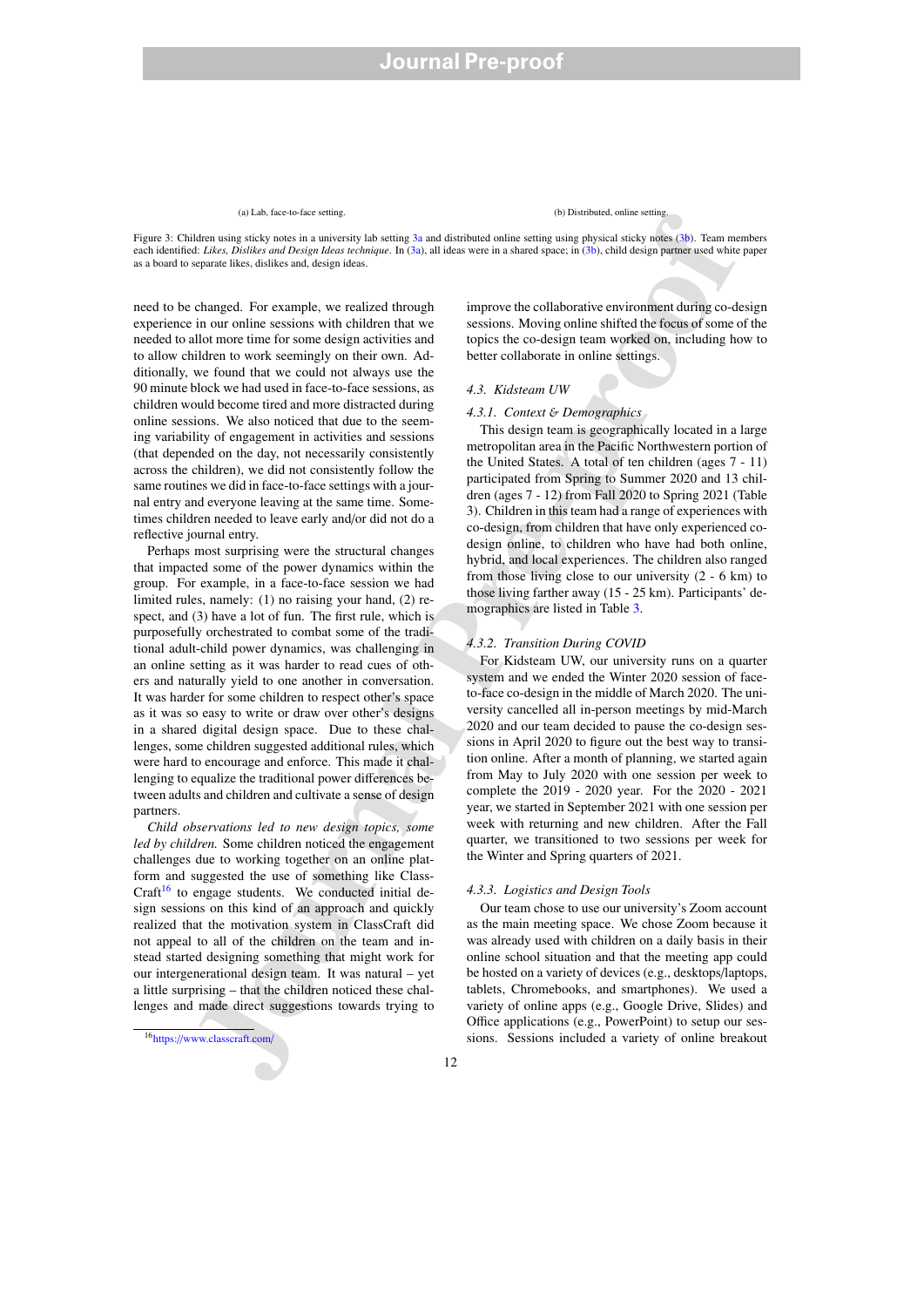| Pseudonym | Gender | Age | Race/Ethnicity | 2019-2020<br>(Hybrid)) | 2020-2021<br>(Online only) |
|-----------|--------|-----|----------------|------------------------|----------------------------|
| Akira     | M      | 7   | Asian/White    |                        |                            |
| Sarah     | F      | 7   | Asian/White    | ٠                      |                            |
| Ethan     | м      | 8   | Hispanic       |                        |                            |
| Jack      | М      | 8   | Asian/White    |                        |                            |
| Jin       | F      | 8   | Asian/White    |                        |                            |
| Mia       | F      | 8   | Asian/White    |                        |                            |
| Moon      | F      | 8   | Asian/Black    |                        |                            |
| Erin      | F      | 9   | White          |                        |                            |
| Christina | F      | 10  | <b>Black</b>   |                        |                            |
| Hope      | F      | 10  | Asian/White    | ٠                      |                            |
| Marcus    | M      | 10  | White          |                        |                            |
| Suga      | F      | 10  | Asian/White    |                        |                            |
| Alan      | M      | 11  | Hispanic       |                        | ٠                          |
| Ryan      | М      | 11  | Asian          |                        |                            |

Table 3: Distribution of children across our co-design sessions.

rooms with small groups and larger meeting groups. Because being in video conferencing could be physically and mentally draining [42], we chose to reduce our original time of 90-minutes in-person to 75-minutes online. In lieu of face-to-face designs, we shipped many arts and crafts (e.g., stickies, paper, markers, pens) to the children. We also remixed a series of physical co-design techniques to adapt to online environments (see Lee et al. [3])

#### *4.3.4. Advances*

Pseudows (Recentled Contained Theorem and read Pseudows (Collectom)) (Online only)<br>
Antimation Scheme and The Contained Contained Contained Contained Contained Contained Contained Contained Contained Contained Contained C *Increases in diversity, equity, and inclusion.* Because we chose to go online, we were able to recruit more children from farther away. Our university if located in an area that is racially and economically stratified. Children living closer to the university tend to be from more affluent families that could travel and bring their children to face-to-face sessions. Even living close to the university did not guarantee easy access onto campus with schedules. Similarly, we were never able to recruit from farther away because of transportation logistics and infrastructures. As mentioned before, children in our group lived both close and far to the university. Our city is racially and wealth stratified, with a history of racial housing segregation that still impacts where people live. The city here also has infrastructure challenges, such as few transit options and roads and bridges that need repair. Transitioning to online sessions, we were now able to have children from historically marginalized populations and children living far away participate in our team. For instance, two children (Moon and Christina) were located 17 miles (27 km) away from the university campus. Another girl (Erin) would not have been able to make it to campus because of a bridge that was under construction (1 hour com-

mute). Two other children (Suga and Jin) lived near campus, but could not have come to our team without having an online option.

*Discovering what home life is like for children.* Children acted the way they wanted because they were attending co-design sessions from home. A child (Mia) in Kidsteam UW had a rope swing in her bedroom and would swing back and forth during co-design sessions. Another child (Hope) brought their pet lizard in a sweater to Kidsteam UW, while another child (Akira) showed off his chickens in the backyard. Other children would have sibling and parent spectators come together to watch the children. We overheard parental conversations at work, saw cello lessons in the middle of codesign sessions, etc. By seeing what their homes were like, we were able to have different kinds of conversations and connections with the children that we could not have done before. Before going online, we only had surface level understanding of home life, much like a teacher in a classroom. By seeing their homes, rooms, cars, and other connected spaces, we were able to draw on these contexts for our design.

*New techniques modified and adjusted for online.* Design techniques [43] had to consider a new set of questions [3] about how to best implement. A technology filter was added to all design techniques and ultimately changed how they were implemented online. Even drawing with pen/paper required a webcam, conference call, and screen capture for the technique to properly work. Technology had to be limited to two platforms (the conference call application and the whiteboard/browser/etc.). At the same time, design techniques in our team did not always stay virtual only. For instance, techniques that used voting procedures had to be redone in a way that all children could participate,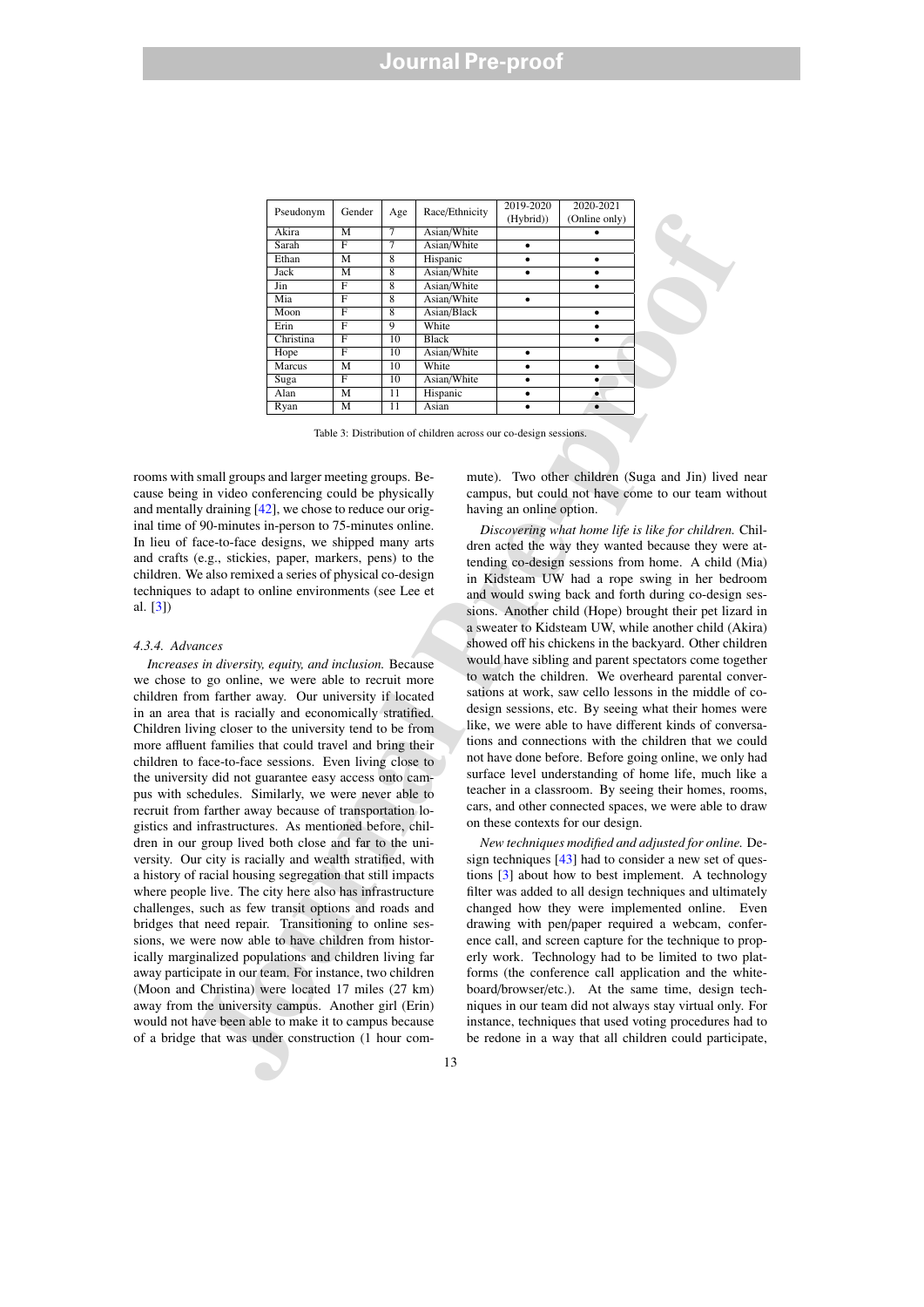with or without their webcams on. Figure 4 shows examples of children engaging in online co-design using physical materials.

abilitation environmental in equilibrium and the second interaction and the second in the second interaction and the second interaction and the second interaction and the second interaction and the second interaction and *Discovering how project techniques, context, and interpretation need to be considered in improvisation of co-design.* "Necessity is the mother of all invention (proverb)." As famously stated, these difficult times forced our team to reconsider every aspect of co-design that we took for granted. The goals of the design, the people and the settings, and how basic communication was interpreted all were subject to drastic shifts and changes during the session. As a result, we had to consider how any aspect could fluctuate during a session, while at the same time, making sure our own sessions could adapt to these changes. As a result, our team thought more closely about HCI improvisation [3]) as a critical piece of co-designing, especially online. These kinds of improvisations occurred more frequently than when we were in-person. Technical difficulties (e.g., slow internet, poor microphone) made it so that each session had to be reconfigured. Similarly, because children had more autonomy to stay or go, sometimes children would drop off the session without notice. This meant adults had to quickly reconfigure groups when some children were no longer present.

#### *4.3.5. Challenges*

*Video cameras o*ff *all the time.* A number of children, no matter what, wanted their video cameras off. Whether they were with our team most recently or years, some of the children had the tendency to keep their cameras off. For some children, it was about internet bandwidth, but for others it was about privacy. For example, children would try to physically prototype together, but some decided not to use the cameras to show the process of how the prototypes were being designed. Instead, children only showed their cameras when the adults asked to see the final product. Other times, children used Reaction functions on Zoom and chat to indicate their preferences during evaluation techniques (Likes, Dislikes, Design Ideas). Children would use text messages  $(-1, 0, +1)$  or stickers to react. Because some children chose not to use webcams, they could also choose to do other activities (e.g., play digital games) while also co-designing. Overall, the occurrence of cameras on or off appeared to be dependent on the choices of the child, the context, and the internet infrastructure.

*Shorter sessions.* The sessions had to be shortened because of the children's attention span and flow of the online activities. We were mindful that because we were online, we were already prolonging screen time duration

throughout the day. Because co-design was not happening in local in-person settings and rooms, there was very little transition time physically. At the same time, because we shortened transition times between activities, we could not lengthen the activity any longer. Instead, we opted to shorten the co-design sessions by 15 - 30 minutes each sessions so that the pacing was faster and there was less of a chance to be bored. Because we shortened the times, we had to quickly figure out what was the most important parts of co-design for each session.

*What technologies did not work.* Not all technologies are the same for online co-design. Some technologies worked better than others. While adults might choose whiteboard programs like Miro, Mural, etc. children found these programs overwhelming and distracting. Even annotations on Zoom were difficult to use. Google Slides tended to be the default whiteboard of choice. However, children "trolled" each other and the adults by adding Pokemon stickers, deleting text, using Zoom annotation tools to draw everywhere, and overcrowding the slides.

*Children's autonomy.* As mentioned in the other teams, children could now choose whenever they wanted to come and go. In our team, they could go to the bathroom without permission, turn on/off their camera, choose to ignore the adults/children, decide when to leave/stay, play video games during the session, etc. We had a difficult time controlling the microphones when children were distracting. For instance, one child (Jack) kept whistling into the microphone the entire time (even when muted). When we muted him, he would unmute to whistle into the microphone constantly. Another issue about autonomy that would come up is when children would choose to come and when they would choose to leave. There was a sense of more unpredictability as children could come and go anytime. This made sessions somewhat unpredictable, often keeping the adults on their feet.

### *4.3.6. Surprises*

*Text messaging as very important.* Text messaging in the co-design sessions became a very important staple for play and autonomy. Children frequently "trolled" each other on the text. Although we monitored the chat messages in Zoom, the children chose to be very playful on the messaging side. They posted frequent emojis, gibberish, and random statements. We decided not to disable chat (as many schools had done) because we wanted children to enjoy themselves with us. Although distracting, text messaging each other became a way for bonding and relationships to be formed. We eventually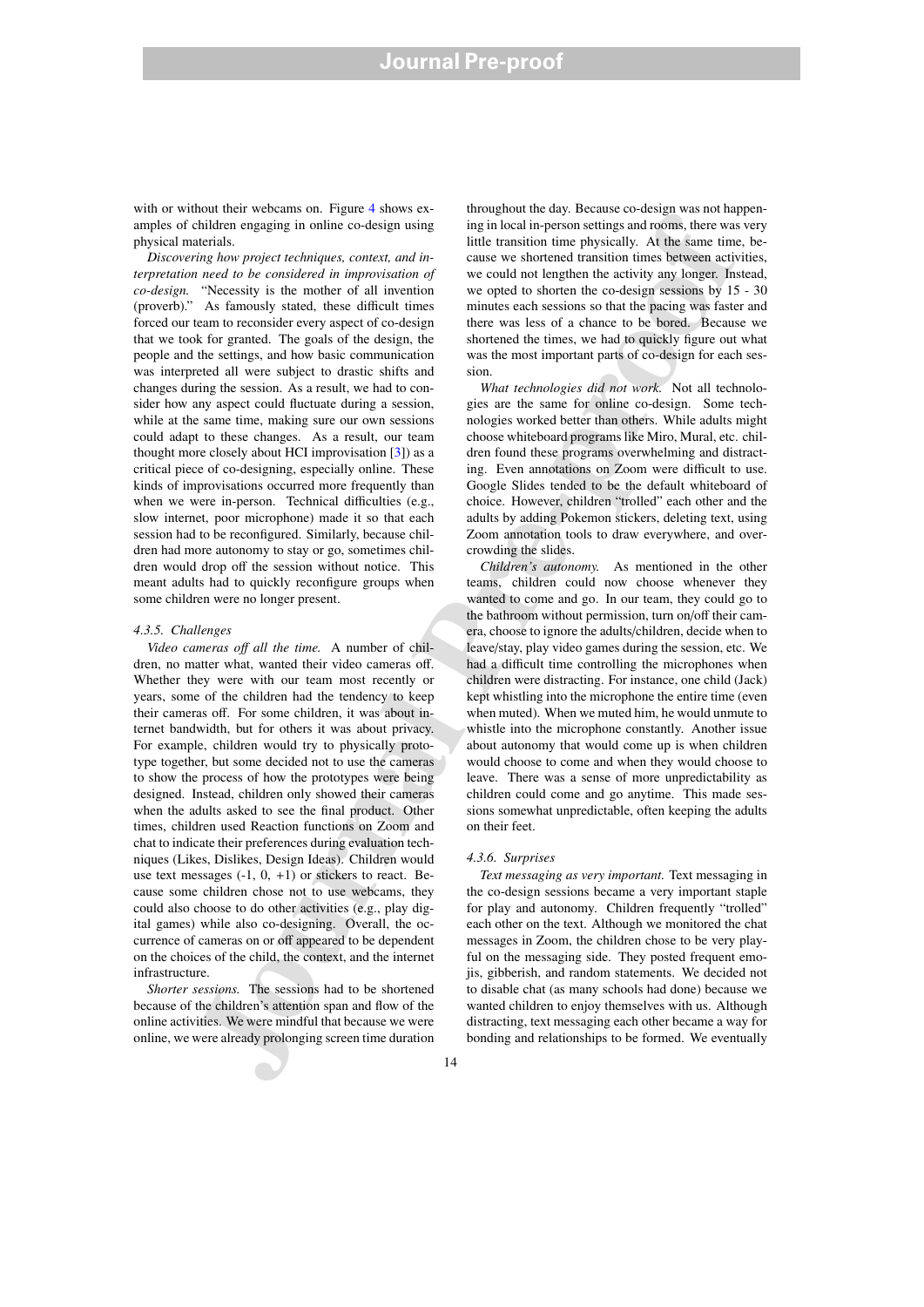(a) Building a fort with both physical and virtual (b) Line Judging [43], but using objects of red (dis-<br>materials, and children's faces inserted into<br>materials, and children's faces inserted into materials like), yellow (neutral), and green (like) to vote the scen

Figure 4: Adapting physical co-design techniques [43] into online spaces

learned that even in an online space, children needed time to learn to break rules and act like children. Text messaging was also quite necessary for when the internet connection was slow or children's microphones were not working. We had to rely on texting as a way to communicate well with the children. This meant that ideas sometimes had to take time to be presented and not always instantaneously via video-conferencing.

*Close group dynamics over video and audio* As mentioned in the other teams, we were able to capture close group dynamics that were never done. For the first time in our history, we were able to record very clear audio of video of group dynamics. In prior in-person work [44], we had a single camera capturing all the data. We chose a single camera because multiple cameras were very difficult to manage in a group of children in a small room. Instead, with Zoom recording, we could capture very specific adult/child interactions along with automated transcription. Even if the children had cameras off, capturing the audio clearly helped us to understand some of the group dynamics and collaboration. We plan to study specific adult/child interactions now with this data that we could not have done before.

*Children really wanted to participate.* Despite the pandemic, and some loss of children because of the difficulties of online interactions, the majority of children stayed with us throughout the year. They came back frequently and repeatedly. A number of children even came early while the adults were setting up. The low child-to-adult ratio helped facilitate needed relationship development.

## 5. Discussion

The research question that guided our individual and collective reflections was to better understand the experiences of online cooperative inquiry, or DPD with children. What we realized as we reflected upon and analyzed our past experiences was that our findings also help us to imagine the future of co-design with children, whether online, in-person, or in hybrid contexts. Thus, we divide our discussion into two sections:

• one that compares and contrasts our reflective experiences over the past 18-months (section 5.1), and

• a framework that looks toward a diverse future of multi-dimensional co-design contexts (section 5.2).

## *5.1. Compare and Contrast Themes and Discussion*

As indicated in Section 3, we examined each case study reflection and held subsequent collaborative discussions to identify themes of similarities and differences among the design teams. For example, there were many common surprises and challenges that we encountered including tensions in adult-child power dynamics, a higher than expected interest in textual communication, an expanded sense of boundaries in our design spaces, and variations in the ratio of physical versus digital design materials/tools used.

#### *5.1.1. Logistics - Technological Tensions*

any a one win both possid and since the busine particular busines particular business the other since the since the since the since the since the since the since the since the since the since the since the since the since Some of the logistical commonalities included important documentation processes like a shared agenda and notes document (all teams), as well as minor structural changes such as shorter sessions and fewer design activities (e.g., Kidsteam Boise and Kidsteam UW). While Kidsteam Maryland used the same 90 minute sessions, they recognized that they had less design time and utilized more of that time for social interaction than they had during their face-to-face sessions. Kidsteam UW indicated that one of the reasons for shorter sessions was to purposefully not have children on screens for too long (in addition to their school) and allow team members to spend some time outdoors. While previous literature has called for more time to be allocated to online co-design sessions [19, 16, 3], the three teams either shortened their sessions or reconfigured the original 90 minute sessions they conducted in-person. Another common observation (and surprise) was that children used text/chat messaging more than anticipated. Similarly, Antle and Frauenberger previously noted that children could use the private chat functions with facilitators in order to express themselves [24]. In addition, we observed that children often used the chat feature to publicly or privately chat with other children, as well as the entire team. Additionally, we observed tensions related to accessibility and boundaries as discussed more in the following paragraphs.

*Tensions related to accessibility: Equitable broadband technology.* Opting to work with existing tech-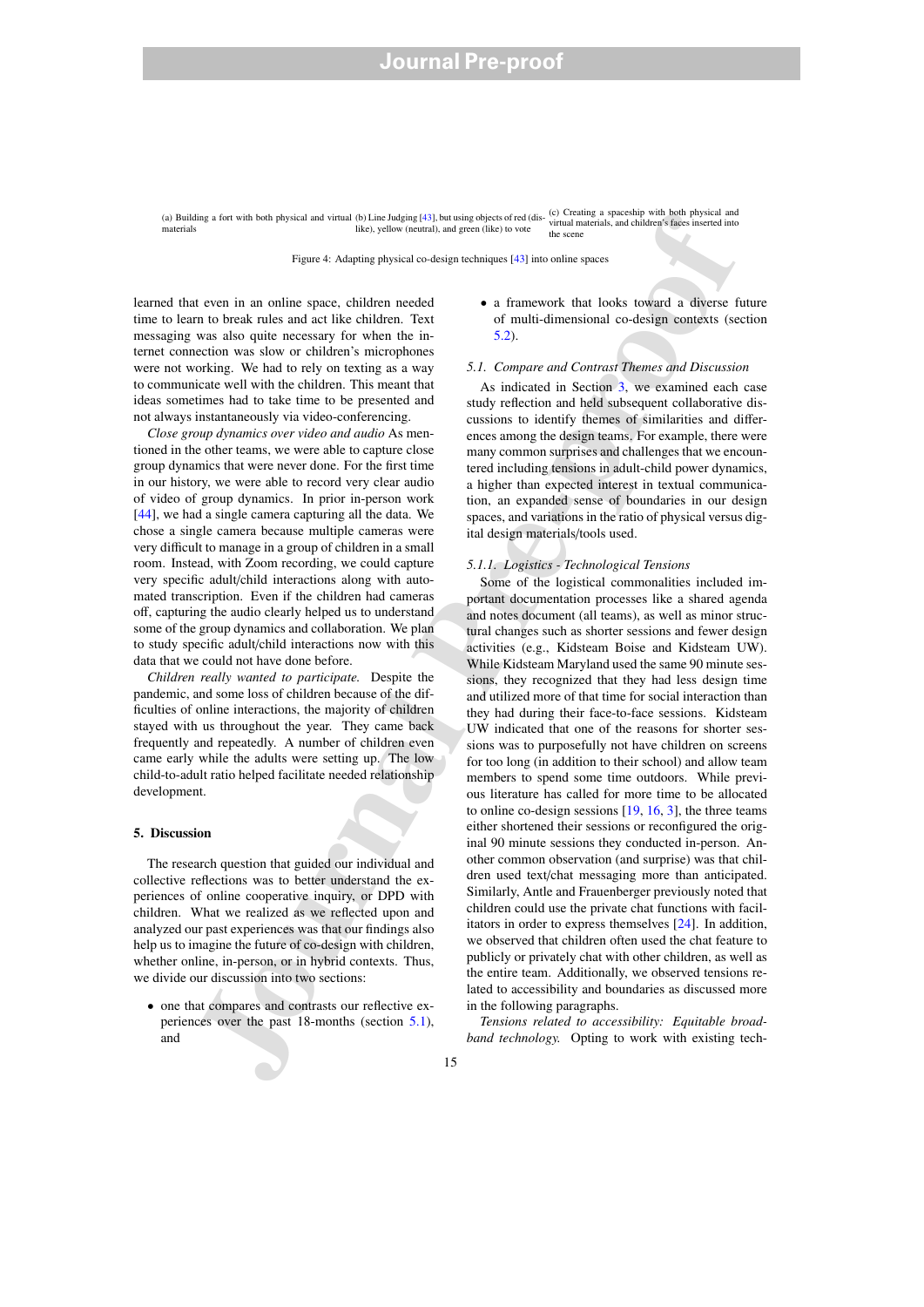TWD above the interest in the deterministics of the main of the main of the main of the main of the main of the main of the main of the main of the main of the main of the main of the main of the main of the main of the m nology configurations at home (Kidsteam Maryland and Kidsteam UW) gave us insight into the diversity of systems and broadband connectivity available to the children and families with whom we worked. Although Kidsteam Boise attempted to use a common technology, broadband access still was a limiting factor and sometimes children utilized different platforms to connect (e.g., school-provided or home computers). Rather than depending on a physical lab setting common to all codesigners, we had to navigate multiple technology use contexts. Adults coordinated to test multiple browsers and systems prior to design sessions more than we had for face-to-face settings. Team participants ranged from rural, to suburban, to urban, yet all faced similar (at least occasional) issues of slower broadband that impeded their participation. We celebrated early moments when children could use school-provided laptops to connect rather than more limited mobile devices, or when they successfully moved in and out of breakout rooms with mobile devices without dropping offline. We became attuned to technology challenges that our child partners would face in a formal online school setting as well as in co-design sessions. It is one thing to be aware of the statistics for technology and broadband disparity in the communities surrounding our universities and quite another to grapple with them directly while trying to enact a co-design approach founded on equal partnerships. Maintaining enthusiasm, patience, and creative trouble-shooting are typical social characteristics of any intergenerational technology co-design team. Modeling and foregrounding these characteristics was even more critical in the face of crackling microphones, powering through multiple, frustrating disconnects and reconnects, or juggling multiple systems in one session.

*Pushing boundaries of technology use.* Many platforms, due to reasonable regulatory measures (e.g., Children's Online Privacy Protection Rule [COPPA] and General Data Protection Regulation [GDPR]), limit what children are able to do online. Each team took measures to ensure children's privacy and access. Some of the technologies experimented with in order to increase engagement included setting up private Discord servers or even Facebook Messenger. While parental consent was sought before exploring such items, we observed that there is a tension that exists when seeking to utilize technology to meaningfully interact with a codesign team and making sure all team participants are safe and their information remains private. Even the use of a shared note space (e.g., a Google Document) requires attention and care as to how it is shared amongst team members.

#### *5.1.2. Tensions in Adult-Child Power Dynamics*

We found that tensions and variability in power dynamics are more pronounced in online settings than inperson. In some cases, when technology issues arise (e.g., connectivity, interaction challenges), the balance of power is skewed toward the adults. Constantin et al. noted how DPD introduces power imbalances through a potential increase in intervention and reliance on facilitators and even parents [2]. Despite our efforts to afford children the same autonomy online as in-person, technical challenges required adults to take on more traditional adult-child power relations, acting as guides and facilitators.

In contrast, because children were in familiar physical settings while mediating their personal co-design interactions remotely, they gained more leverage to determine how they wanted to participate. The power dynamic often became more balanced, with children being able to choose more how and when they wanted to participate. Essentially, children had more control to participate as they liked in online design sessions. For instance, they might step away to take care of a pet or take a "bio-break" without asking for permission; they might play with a toy or scooter around the room while they chat with their teammates on their own time. In online collaboration, children contributed more at their own pace, making their own choices in how they participate. They could also choose to leave the virtual breakout rooms when they needed a break. When children "disappeared" from Zoom, we found that they either left on their own or technical difficulties took place.

# *5.1.3. Blurring of Boundaries*

The diversity of physical contexts from – and through which all team members connected during the pandemic has blurred the boundaries of interaction. These shifting boundaries was a *common* theme across all three cases: by connecting across a network, we not only expanded the view into our co-designers' lives and homes, but also enacted these perspectives through a technology-mediated, technology-constrained lens. Team members got a peek at children's lives at home, and they also got to see adults' homes. This was another opportunity to reduce power structures between children and adults. All teams experienced children bringing aspects of their lives into the cameras. For example, we saw how children play in their homes: they jump on trampolines, scooter around their living rooms, step out of the shower, and attend cello lessons. We encountered children's parents in a different setting, at home, rather than interacting with them via phone calls, emails, and text messages, or when dropping and picking up their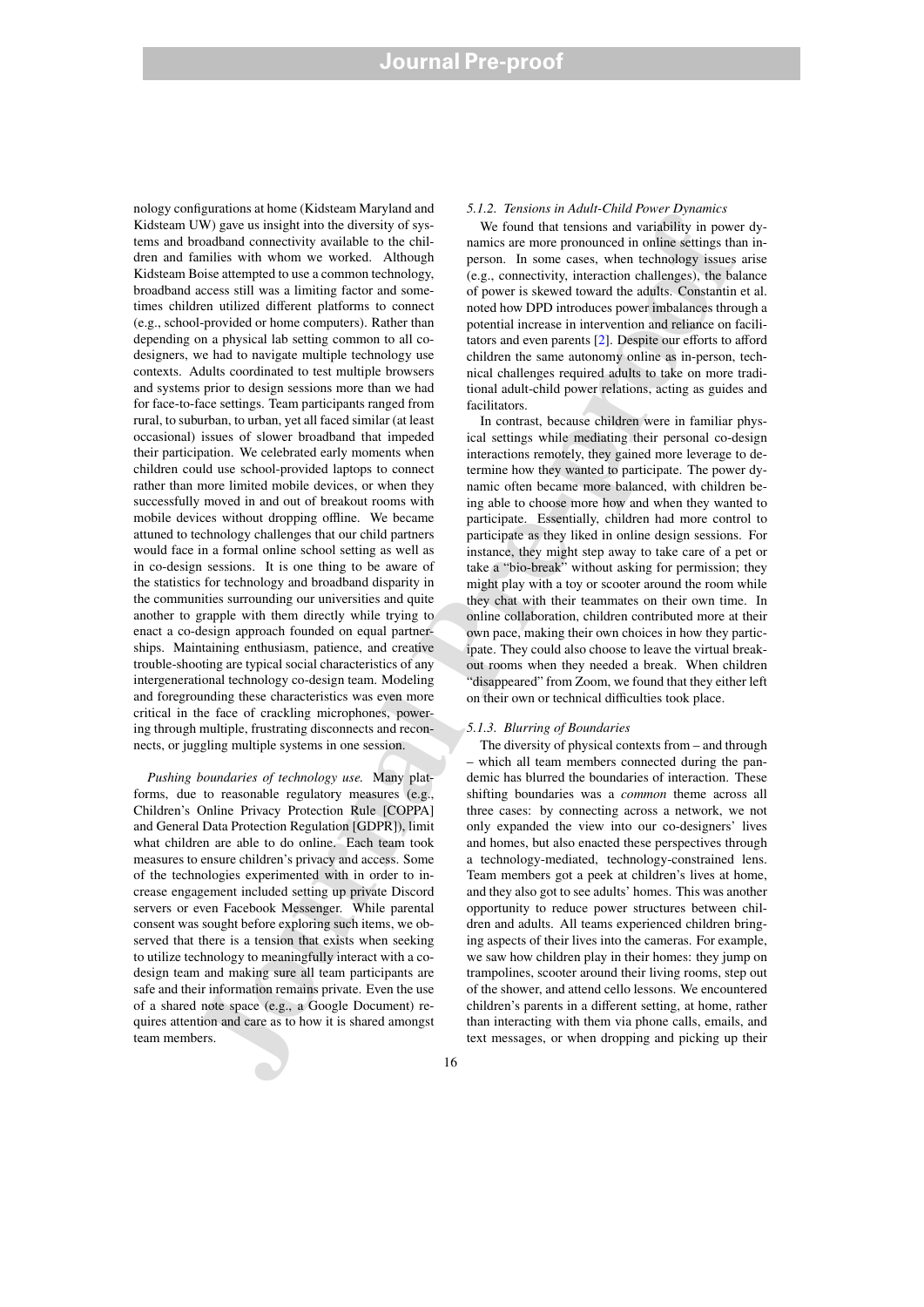# **Journal Pre-proof**

children. With online co-design, we sometimes interacted with parents during the sessions. Initially, the ability to show adults what is happening in their homes was exciting for the children. They enjoyed "show-and-tell" in front of the camera, showing off their pets, family members, toys, and rooms. Later, it became exhausting, as they had to attend all of their everyday activities online (school, playdates, etc.).

Additionally, this portal introduced other negative things that occasionally required adult facilitation to mute or turn off a camera in rare occurrences such as yelling in the background, inappropriate language heard in the background, or even a child who tried to join wearing a towel after just showering. Over time, children seemed less enthusiastic about turning on their cameras during sessions as they were exhausted from long hours spent in front of the screens or they sought more privacy, hoping to gain back some of the boundaries that allowed them to differentiate between home and other settings. Online co-design has been previously observed to give children more independence and privacy [2]. We agree that online co-design can give children more independence and control over their participation. Likewise, children can choose to either keep their cameras on or off for privacy. One must be mindful, however, of the potential blurring of boundaries and children's desire to maintain or reclaim their boundaries.

# *5.1.4. Paper-based Low-Tech Prototyping vs. Digital Tools.*

Each team varied the ratios and types of physical, digital, and hybrid materials used as we negotiated technology-mediated design sessions. This variation afforded different levels of interaction and collaboration as we tried to rethink our design techniques. Paperbased PD approaches have been previously viewed as inefficient when working with widely distributed partners [7]. However, Kidsteam Boise continued emphasizing low fidelity techniques (e.g., "bags of stuff", big paper, and sticky notes), affording children opportunities to co-design with materials familiar to them as well as to stay active and "hands-on" as they designed. Kidsteam Maryland focused more on digital tools, aiming to gather the children through avatar "proxies" in the same virtual space (e.g., KumoSpace, Mozilla Hubs) or having them gather around the same artifact (e.g., Jamboard and Miro whiteboarding tools). Adults supported a sense of shared, co-mediated space by sharing their screens, enabling children to follow along, especially when connectivity or audio issues affected their interaction levels. Collaborating through avatars in virtual

spaces afforded the children an embodied experience that served as effective proxies for in-person design sessions. Kidsteam UW combined digital tools and physical ones, mailed arts and crafts to children, and limited the design process to include only a shared board and the Zoom conferencing platform. Limiting the digital tools focused the children's attention on the design and less so on the technology. Using tangible means (e.g., arts and crafts) or digital embodied experiences (e.g., avatars) demonstrate different approaches that are still aligned with longstanding guiding principles of embodied cognition and social constructionism [45], whether online or offline [46]. In addition, the ability to "tinker" and play with physical artifacts or playfully embodied digital avatars, empowered children to participate actively in the design process, despite remote access and physical separation. These interactions also echo established values and activities that support children's learning and play (e.g., [45], [47]).

# *5.1.5. Design Session Introduction, Outputs, and Boundary Objects*

non matrix on the signal mapper, in the signal matrix and the signal matrix and the signal matrix and the signal matrix and the signal matrix and the signal matrix and the signal matrix and the signal matrix and the signa In transitioning to online co-design, teams noted that design problem introductions needed more focus and could not be as abstract as in face-to-face settings where it seemed easier to co-construct and refine the problem with multiple small groups working on the same problem in the same room. Transitioning online also influenced the types of outputs created and boundary objects employed throughout the sessions. Boundary objects are elements (e.g., artifacts, concepts, processes) that simultaneously allow for multiple interpretations by diverse stakeholders who have differing worldviews and also promote cross-communication [37, 38]. For instance, a park map may simultaneously highlight places to play for children, reveal natural habitats important to scientists, or raise the risk of children getting lost to parents, all while maintaining the defining features of a map that can be shared and discussed by all of these stakeholders. For example, Kidsteam Maryland oftentimes used digital whiteboards both as a boundary object around which interaction was focused [37] as well as a shared output for the team, which differed from designing prototypes in person. Recent work has found that sustainability policies can serve as boundary objects that help a variety of citizens with differing worldviews – urban planners, policy experts, and everyday citizens – communicate and collaborate during difficult transitions [39]. Similarly, we often noticed that our shared view of the *same* digital whiteboard promoted dialogue and turn-taking amongst children (e.g., older/younger) and between children and adults in more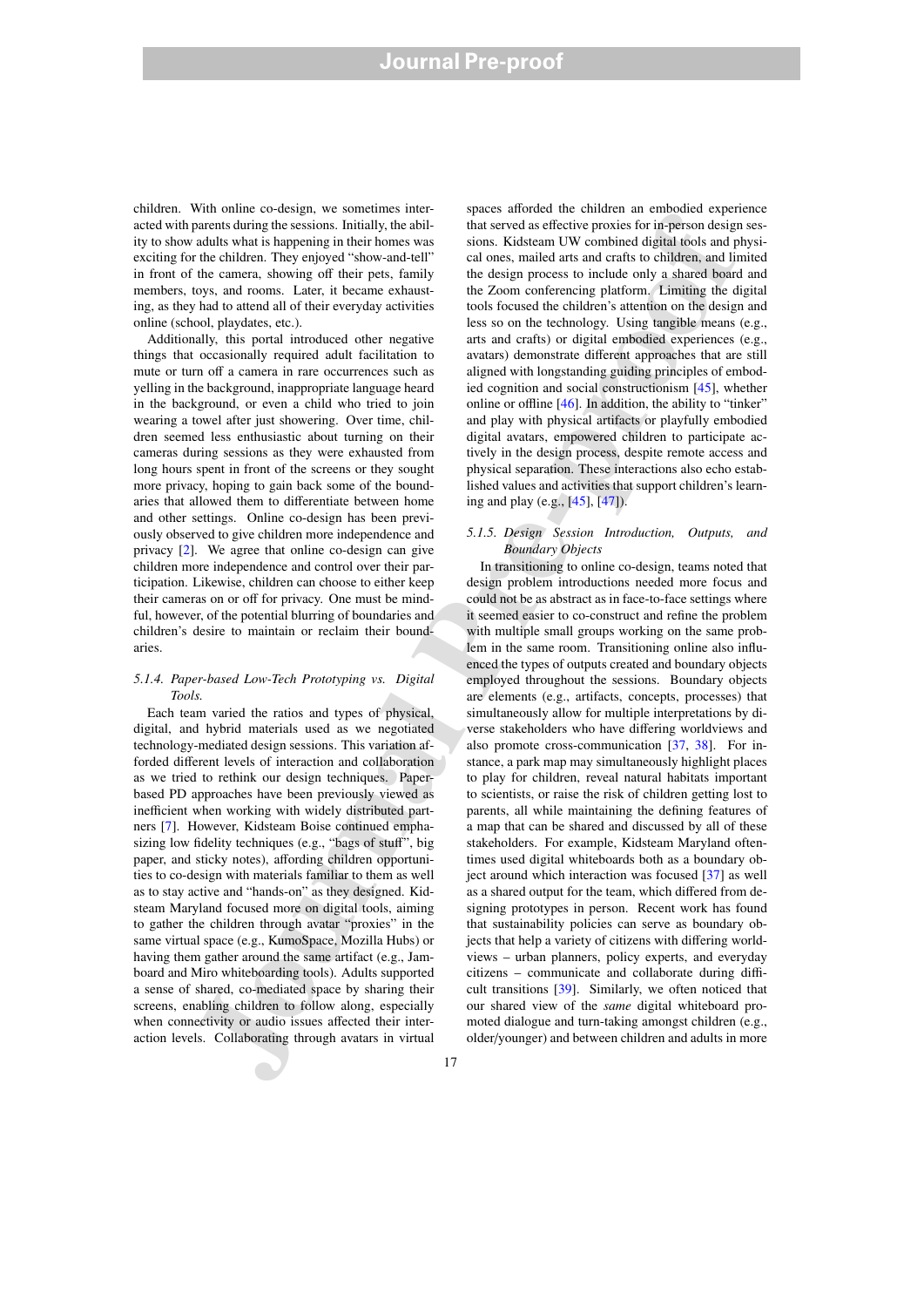collaborative ways than when sub-groups designed inperson using separate prototyping materials. Additionally, Kidsteam UW gravitated to projects that could be most feasibly done online. Kidsteam Boise also gravitated to projects and design topics that were more readily addressed in an online format, but still employed physical prototypes (e.g. "bags-of-stuff", big paper, and sticky notes) for both design process and artifact. Kidsteam Boise often shared a screen with the summary of the big ideas that had been consolidated in the shared notes area (i.e., Google Docs) shared among adult facilitators at the end of sessions as a final validation and confirmation of the design outputs for that session.

## *5.1.6. Engagement* & *Mixed-Presence Collaboration*

is exponentially the solid method in the solid method in the solid method in the solid method in the solid method in the solid method in the solid method in the solid method in the solid method in the solid method in the It was hard to gauge the engagement of some children when they had cameras off and sometimes did not respond to audio prompts. This extends Murai et al.'s finding that it can be difficult to recognize disengagement when children's cameras are turned off and nonverbal cues cannot be picked up [25]. While we anticipated changes to the collaboration, we noticed particularly that the lack of co-presence made it harder to collaborate. This is a common issue in the computersupported cooperative work field. Presence disparity coined by Tang et al. refers to the tendency of copresent collaborators to interact more than with remote team members [48]. While a mixed presence or hybrid approach to co-design is possible, there are challenges that need to be addressed  $[49, 50]$ . McEwan et al.  $[50]$ proposes a framework to draw upon related work in distributed and collocated collaboration, but they assume that in most cases the shared workspace is digital. In Kidsteam Boise, while digital artifacts were used, the collaboration was challenging for children and many either used their own virtual space (e.g., their own slide within a shared online presentation platform), or they used physical arts and crafts supplies which were not shared as they were not collocated.

# *5.2. Future of Cooperative Inquiry and Online Co-Design*

As a result of these three case studies of online codesign implementations, we now consider Guha, Druin, and Fails' reflections of the past and guidelines for the future of cooperative inquiry [23]. Just over a decade after cooperative inquiry was first implemented, Guha et al. reflected upon important trends in technology that would affect design partnerships for the future. Such predictive trends include:

Figure 5: Druin's [26] design partnership (A) is reconsidered with more dimension and depth from our four tensions, as conceptualized by a sphere (B).

- the shrinking world and how children would collaborate with others far away;
- the growth and importance of mobile technologies for co-design and how children will be switching between physical and digital worlds;
- the importance of social computing and the need for social interactions both online and physically together; and
- how searching technologies would affect how children find information for co-design.

Since Guha et al.'s [23] almost a decade ago, we ourselves consider how life has changed, particularly over the events of 2020 including the global COVID-19 pandemic, which pushed us all into areas we did not anticipate. In the spirit of Guha et al.'s predictive vision of design partnerships in the future, we also take a moment to reflect on how the years 2020 to 2021 have changed our collective vision of cooperative inquiry [26, 10]. We observe and consider four dimensions that all designers who co-design closely with children will face in the near future. We conceptualize our dimensions in relation to Druin's [26] model of children users, testers, informants, and design partners. Figure 5 demonstrates the depth of these tensions provide in relationship to the role of child design partners.

Druin's original four dimensions ([26]) focus only on the role of the child, as represented by a singular plane (concentric circles). However, we expand our understanding of these roles and their relationships with additional contextual dimensions. The sphere represents a range of possible contextual planes that influence the user, tester, informant, and design partner model. By examining contextual factors like scale vs. intimacy, freedom and autonomy, mediation through technology, and meeting children's physical interaction needs, we gain additional facets for envisioning how co-design sessions, particularly those online, are influenced by these tensions. Other models from the CCI community that consider child partnerships and roles (e.g., [51, 52]) could also benefit from these contextual dimensions when considering DPD.

# *5.2.1. Scale (Broader Inclusion) vs. Intimacy of Design* From our time with COVID-19, all three teams have now examined how diversity, equity, and inclusion play a role in how children participate in DPD. If online tech-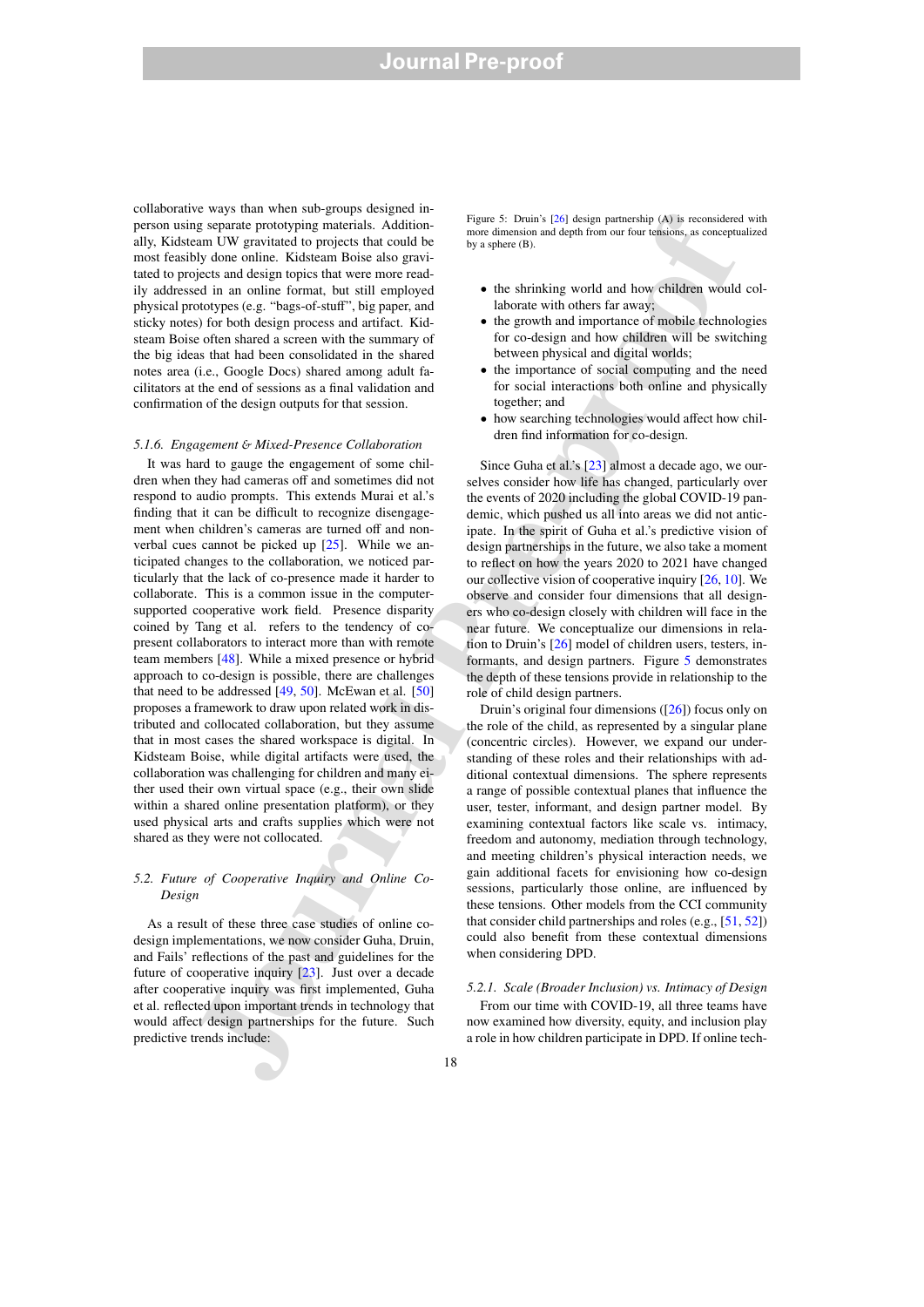and the method in the same of the method in the same of the same of the same of the same of the same of the same of the same of the same of the same of the same of the same of the same of the same of the same of the same nologies mediate how co-design is enacted with children, we are no longer limited as much to physical boundaries and transportation logistics. We can recruit children down the street from the university, as well as anywhere out the world [16]. Kidsteam UW had adult partners logging in from Taiwan, Korea, Chicago, New York, Colorado, and other faraway places. Virtually, we could host more children and adults in the breakout rooms and online space. Despite the potential broadening of participation that online co-design might enable, building trusted relationships and rapport requires a level of intimacy that is likely difficult to achieve as co-design sessions "scale up" [2] How do we balance increased inclusion with the need for intimacy? Even on a basic, practical level, we must recognize that the more co-designers who can participate, the more time is needed to share co-design ideas. All three teams struggled to strike a balance between broadly inclusive yet intimate, relationship- and rapport-building online collaboration. Indeed, some of us have never even met face-to-face with our adult and child design partners. These competing issues surface a tension between scaling up to include all children, while also developing techniques, stances, and facilitation that engender trusted rapport and relationships. All of us are now asking a crucial question: where is the sweet spot between expansion and relationship building?

*5.2.2. Shifting Roles as Mediated Through Technology* As Guha et al. noted in 2013 [23], the changing world of technology ultimately influences how cooperative inquiry is enacted and practiced. This is clear as we have all endured the COVID-19 pandemic in both quarantine isolation and more interaction through technology than we have ever had before. For instance, families all across the world have had to reconsider what screen time is and how technology usage played a role in their family engagement during the pandemic [53, 54]. Schools and institutions transitioned to online settings, whether they wanted to or not, and in some cases, whether they even could make the transition, given the number of families who remain without or with minimal online access [21, 55]. In at least one case, online co-design sessions were able to restart even before local schools were back in session.

Similarly, we examine the initial design roles formulated by Druin [26]: user, tester, informant, and design partner. For all teams in this study, co-designing technologies for and with children in multi-faceted roles was the primary goal; post-pandemic, child interactions in these roles are now mediated *through* online technologies as the *means* of design. Druin [26] focused on how

children assume different roles at different points in the design cycle, along with shifting child-adult power dynamics, which enabled a range of design outcomes. Our transition to fully online co-design has revealed new dimensions for our roles, relationships, and collaborative interactions.

For example, in the role of users, how do we observe children directly when the pandemic forced us to remain physically apart? To support children's roles as testers, we had to creatively consider how remote technologies mediated children's online views of our prototypes. How might the online layer of interaction expose prototype features and capabilities to children online? As for informants, how can we develop the necessary dialogue to have children consult on a project? Lee et al. [3] noted that for design partnerships with children, the logistics of the design, the contexts and setting, and the interpretations of the partners are all influenced by technology usage. We now pose the question: How do we conceptualize the changing roles that children play in technology design [26] when our interactions are mediated through yet another layer of technology (i.e., remote presence)?

#### *5.2.3. Freedom and Autonomy*

As we noted in the findings, the children all developed new ways to interact online with more autonomy. They could make more choices and decisions than any time we had encountered. However, as children gained more autonomy through technological prowess, were they also losing autonomy? The tyranny of freedom is an argument that self-determination and autonomy can itself become excessive and lead to less, not more, freedom [56]. While design partnerships are a balance between adult and children's relationships, choices, and interaction [44], we also noted that more autonomy was a double-edged sword. As children could now choose to turn their cameras and mics on/off, their partnership with adults was also affected. At the same time, there were benefits to children making their own choices and decisions. This aligns with the situation-based actions observed by Kensing and Greenbaum where working within the context of co-designers changes the mutual learning and tools and techniques that need to be utilized [57]. We acknowledge that the power dynamic differed and while it gave some additional autonomy to children, in some instances it hampered the overall collaboration as it was more difficult for crosscollaborations to occur when people were not present.

Many of the children in all three teams came because they wanted to, not because they were obligated to. However, a few children left the design teams be-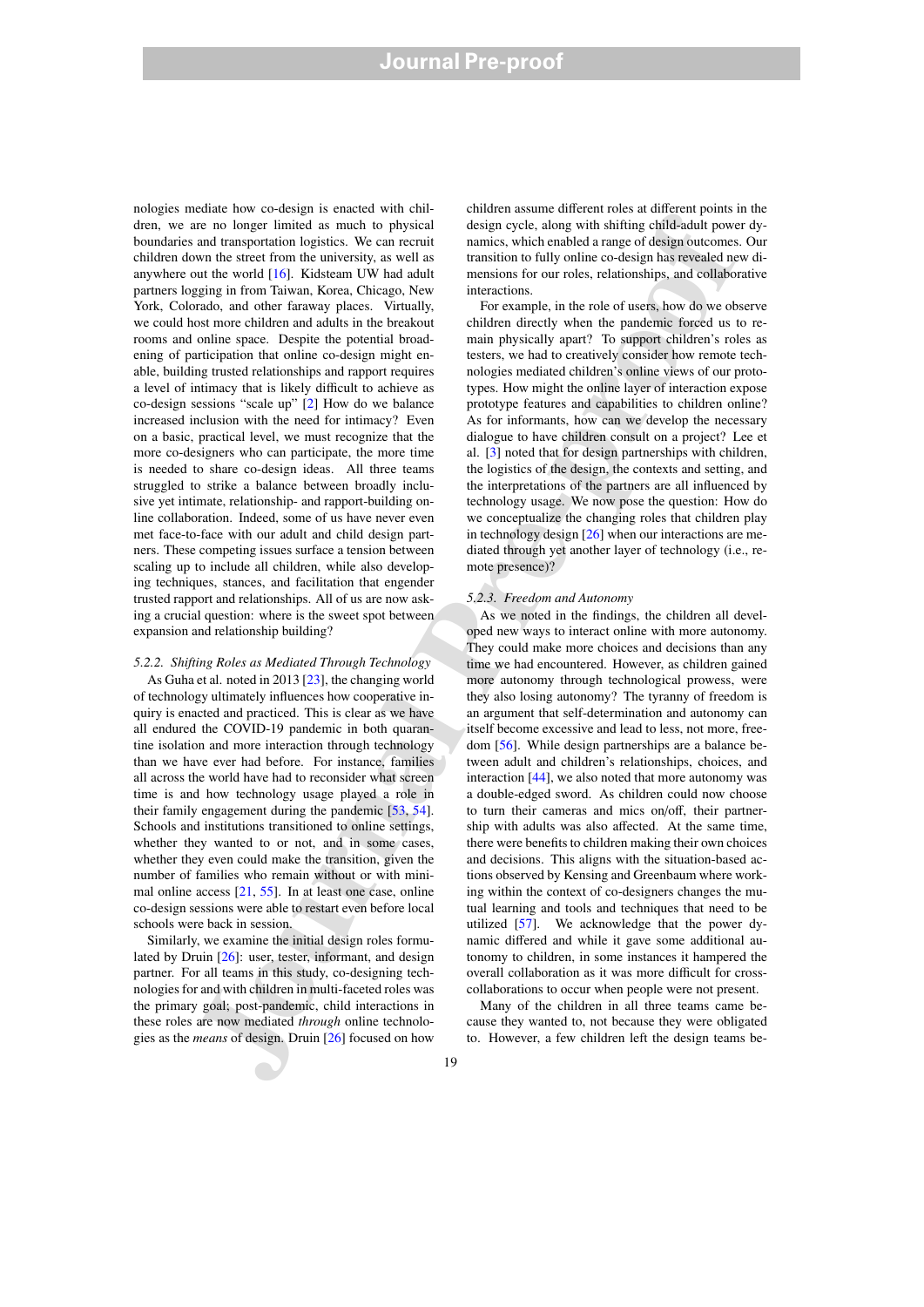# **Journal Pre-proof**

cause they no longer enjoyed the online setting. In summary, as we consider the post-pandemic design partnership, we need to more closely examine the choices and decisions children have, both in the physical and digital spaces – including both "on task" design activities and "off task" (or even "rule breaking") activities.

The learning that occurred during online design sessions could lead to some practices that could benefit face-to-face or in-person design sessions as well. The additional awareness of children to exert their power and to take breaks should heighten facilitators' awareness of the needs of children to do so even in an inperson design session.

# *5.2.4. Physicality: Meeting Physical Interaction Needs*

Physicality, and close collaboration is an important part of face-to-face co-design for children and adults to build rapport and trust. Requirements to maintain social distancing with unvaccinated children would make this face-to-face interaction challenging, and perhaps less efficient than what was achieved with the teams in online collaboration, where they can work on shared boards and navigate through virtual reality spaces. In addition, social norms that children and adult design partners adopted would need to be modified for inperson co-design that requires social distancing. Considering social distancing requirements might require modifying the design techniques according to new inperson co-design constraints.

Similarly, it was impossible not to consider physicality in terms of co-design and learning. Embodied cognition notes that people's experiences, learning, and interactions are all deeply rooted in the physical body and world [46]. As we transitioned to online worlds, it was still important to have children use physical materials for design, drop off physical items for design, and even consider how the physical rooms and contexts in which children and adults collaborated became design spaces. Therefore, even in the roles of children in cooperative inquiry, we need to ask how does variation in embodiment, physicality, and online technology influence the roles?

# 6. Conclusion

In this reflection of online co-design in 2020 and 2021, we have examined three different case studies of intergenerational design teams of children and adults as they cope, adjust, innovate, adapt, and pursue what it means to be design partners. As we attempt to return to the "normalcy" of in-person sessions, it is important

no consider the physical and distribute the state in the state of the state of the state in the state of the state of the state of the state of the state of the state of the state of the state of the state of the state of not to just revert to what pre-COVID times meant for co-design. We have shown both the highlights and challenges of cooperative inquiry during the pandemic as a hybrid and fully online team. Through this reflection, we believe the future of co-design post-COVID-19 can push the boundaries of pre-pandemic co-design by purposefully considering the dimensions of scalability/intimacy, technological influence, freedom and autonomy, and physicality in co-design. While we focus on the roles of children, we believe that design researchers can examine and reflect upon the dimensions and depth we have expanded upon Druin's [10, 26] roles in Cooperative Inquiry. More research post-COVID-19 will be needed to understand more clearly how these dimensions influence and shape co-design in the years to come. The case studies presented herein along with the discussion contribute to a deeper understanding of online co-design and how it will shape that future research.

# 7. Selection and Participation of Children

Children who participate in the design teams are recruited locally via protocols approved by institutional review boards. All children and their parents are provided with simple and clear information regarding what participation on the co-design team entails including an expectation that children will participate in design sessions twice a week (with an understanding that some conflicts may arise). Children are treated with great care, and in word and many small actions are encouraged to view themselves as and to act as full partners in the design process.

# 8. Acknowledgments

We thank the child participants for their partnership in the design of technologies for children. We also thank their parents and guardians for their consent and support of their children in their participation. We thank the adult co-designers as well for their important role in helping coordinate, plan, and realize the design sessions. We thank the funding that made this possible, in particular the Jacobs Foundation for their support of Dr. Jason Yip's work at Kidsteam UW and the National Science Foundation for their support of some of the design sessions directed by Dr. Jerry Fails at Kidsteam Boise.

# References

[1] G. Walsh, A. Druin, M. L. Guha, E. Bonsignore, E. Foss, J. C. Yip, E. Golub, T. Clegg, Q. Brown, R. Brewer, A. Joshi,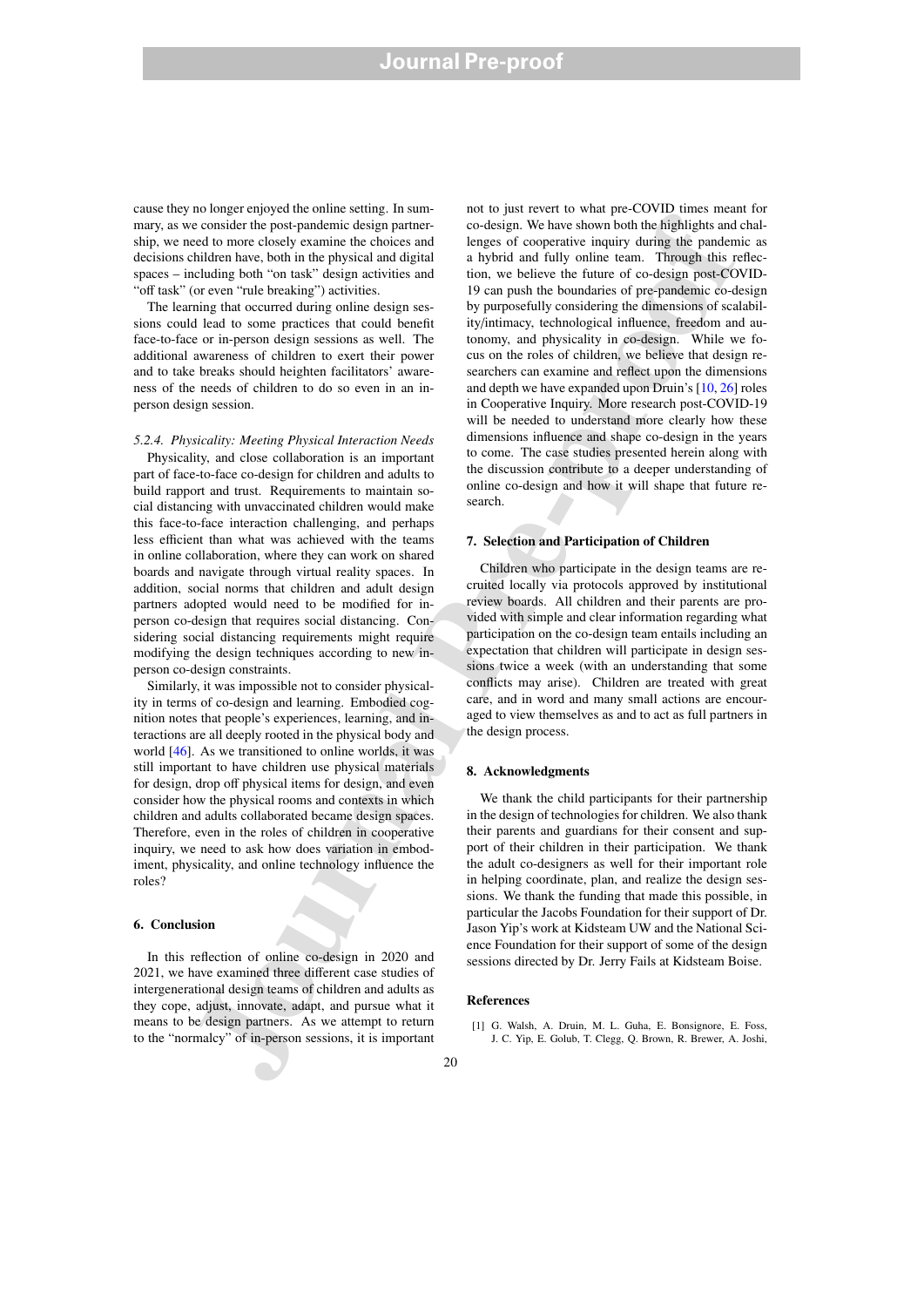R. Brown, DisCo: a co-design online tool for asynchronous distributed child and adult design partners, in: Proceedings of the 11th International Conference on Interaction Design and Children, IDC '12, Association for Computing Machinery, Bremen, Germany, 2012, pp. 11–19. doi:10.1145/2307096. 2307099.

URL https://doi.org/10.1145/2307096.2307099

- [2] A. Constantin, C. Alexandru, J. Korte, C. Wilson, J. Fails, G. Sim, J. C. Read, E. Eriksson, Distributing participation in design: Addressing challenges of a global pandemic, International Journal of Child-Computer Interaction (2021)  $100255d$ oi:10.1016/j.ijcci.2021.100255.<br>IIRL https://www.sciencedirect.com/science https://www.sciencedirect.com/science/article/pii/ S2212868921000040
- [3] K. J. Lee, W. Roldan, T. Q. Zhu, H. Kaur Saluja, S. Na, B. Chin, Y. Zeng, J. H. Lee, J. Yip, The Show Must Go On:: A Conceptual Model of Conducting Synchronous Participatory Design With Children Online, in: Proceedings of the 2021 CHI Conference on Human Factors in Computing Systems, ACM, Yokohama Japan, 2021, pp. 1-16, 00004. doi:10.1145/3411764. 3445715.

URL https://dl.acm.org/doi/10.1145/3411764.3445715

- [4] K. Danielsson, A. M. Naghsh, A. Dearden, Distributed Participatory Design, 4th Nordic Conference on Human-Computer Interaction (2006) 200000.
- [5] K. Danielsson, A. Naghsh, D. Gumm, A. Warr, Distributed Participatory Design, CHI '14: CHI Conference on Human Factors in Computing Systems (2008) 400041.
- [6] A. M. Naghsh, K. Danielsson, G. Fischer, T. Bratteteig, J. Blomberg, Distributed-PD: challenges and opportunities 200007.
- [7] M. Heintz, E. L.-C. Law, S. Govaerts, A. Holzer, D. Gillet, Pdot: participatory design online tool, in: CHI '14 Extended Abstracts on Human Factors in Computing Systems, ACM, Toronto Ontario Canada, 2014, pp. 2581–2586, 00020. doi: 10.1145/2559206.2581266. URL https://dl.acm.org/doi/10.1145/2559206.2581266

- [8] C. A. J. Lazarin, L. D. A. Almeida, Distributed Participatory Design web-based groupware: gathering requirements through BrainDraw, in: Proceedings of the 15th Brazilian Symposium on Human Factors in Computing Systems, ACM, São Paulo Brazil, 2016, pp. 1–10, 00011. doi:10.1145/3033701. 3033704.
- URL https://dl.acm.org/doi/10.1145/3033701.3033704
- [9] M. J. Muller, A. Druin, Participatory Design: The Third Space in HCI (2007) 7100041. doi:10.1201/9781410615862. ch54.
- [10] A. Druin, Cooperative Inquiry: Developing New Technolog for Children with Children, in: Proceedings of the SIGCHI Conference on Human Factors in Computing Systems, CHI '99, ACM, New York, NY, USA, 1999, pp. 592–599. doi: 10.1145/302979.303166.

URL http://doi.acm.org/10.1145/302979.303166

- [11] J. A. Fails, M. L. Guha, A. Druin, Methods and Techniques for Involving Children in the Design of New Technology for Children, Now Publishers Inc., Hanover, MA, USA, 2013.
- [12] G. Walsh, E. Foss, A case for intergenerational distributed codesign: the online kidsteam example, in: Proceedings of the 14th International Conference on Interaction Design and Children, IDC '15, Association for Computing Machinery, Boston, Massachusetts, 2015, pp. 99-108. doi:10.1145/2771839. 2771850.

URL https://doi.org/10.1145/2771839.2771850

[13] G. Walsh, A. Druin, M. L. Guha, E. Foss, E. Golub, L. Hatley, E. Bonsignore, S. Franckel, Layered elaboration, in: CHI '11

Extended Abstracts on Human Factors in Computing Systems, CHI EA '11, Association for Computing Machinery, Vancouver, BC, Canada, 2011, p. 489. doi:10.1145/1979742.1979556. URL https://doi.org/10.1145/1979742.1979556

- [14] A. Constantin, J. Korte, C. Wilson, C. A. Alexandru, J. Good, G. Sim, J. Read, J. A. Fails, E. Eriksson, Planning the world's most inclusive PD project, in: Proceedings of the 2020 ACM Interaction Design and Children Conference: Extended Abstracts, ACM, London United Kingdom, 2020, pp. 118–125, 00002. doi:10.1145/3397617.3398066. URL https://dl.acm.org/doi/10.1145/3397617.3398066
- (abilitation in the continuum of the continuum of the continuum of the continuum of the continuum of the continuum of the continuum of the continuum of the continuum of the continuum of the continuum of the continuum of [15] A. Constantin, J. P. Hourcade, Toward a Technology-based Tool to Support Idea Generation during Participatory Design with Children with Autism Spectrum Disorders, in: Proceedings of the 20th International ACM SIGACCESS Conference on Computers and Accessibility, ACM, Galway Ireland, 2018, pp. 385– 387, 00000. doi:10.1145/3234695.3240995. URL https://dl.acm.org/doi/10.1145/3234695.3240995
	- [16] J. L. Korte, A. Constantin, C. Wilson, C. A. Alexandru, G. Sim, J. Read, J. Good, J. A. Fails, E. Eriksson, Participatory Design of the World's Largest DPD Project with Children, in: Interaction Design and Children, ACM, Athens Greece, 2021, pp. 687–691, 00000. doi:10.1145/3459990.3460514. URL https://dl.acm.org/doi/10.1145/3459990.3460514
	- [17] D. K. Ratakonda, J. A. Fails, Of Transitions and Futures: A Perspective from an Intergenerational Design Team, IDC '21: ACM Interaction Design and Children (IDC) conference, (2021) 500000. URL https://bit.ly/Ratakonda Fails DPD 2021
	- [18] A. N. Antle, C. Frauenberger, Child–Computer Interaction in times of a pandemic, International Journal of Child-Computer Interaction 26 (2020) 100201.  $\frac{doi:10.1016}{j \text{.ijcci.2020.100201}}$ <br>URL https://www.sciencedirect.co

https://www.sciencedirect.com/science/article/pii/ S2212868920300283

[19] J. A. Fails, D. k. Ratakonda, J. Ogumoro, Opportunities and challenges of online pd: Toward authentic engagement online (Jun. 2020).

URL http://tiny.cc/tnk1tz

- [20] A. Kennedy, C. Cosgrave, J. Macdonald, K. Gunn, T. Dietrich, S. Brumby, Translating Co-Design from Face-to-Face to Online: An Australian Primary Producer Project Conducted during COVID-19, International Journal of Environmental Research and Public Health 18 (8) (2021) 4147, 00000. doi: 10.3390/ijerph18084147. URL https://www.mdpi.com/1660-4601/18/8/4147
- [21] C. G. Reddick, R. Enriquez, R. J. Harris, B. Sharma, Determinants of broadband access and affordability: An analysis of a community survey on the digital divide, Cities 106 (2020) 102904. doi:10.1016/j.cities.2020.102904. URL https://linkinghub.elsevier.com/retrieve/pii/ S026427512031252X
- [22] Camera, L., Disconnected and Disadvantaged: Schools Race to Give Students Access, US News & World Report [online]. (Apr. 2020). URL https://www.usnews.com/news/

education-news/articles/2020-04-01/ schools-rush-to-get-students-internet-access-during-coronavirus-pandemic

[23] M. L. Guha, A. Druin, J. A. Fails, Cooperative Inquiry revisited: Reflections of the past and guidelines for the future of intergenerational co-design, International Journal of Child-Computer Interaction 1 (1) (2013) 14–23. doi:10.1016/j.ijcci.2012.08.003.<br>URL http://www.sciencedirect.co http://www.sciencedirect.com/science/article/pii/ S2212868912000049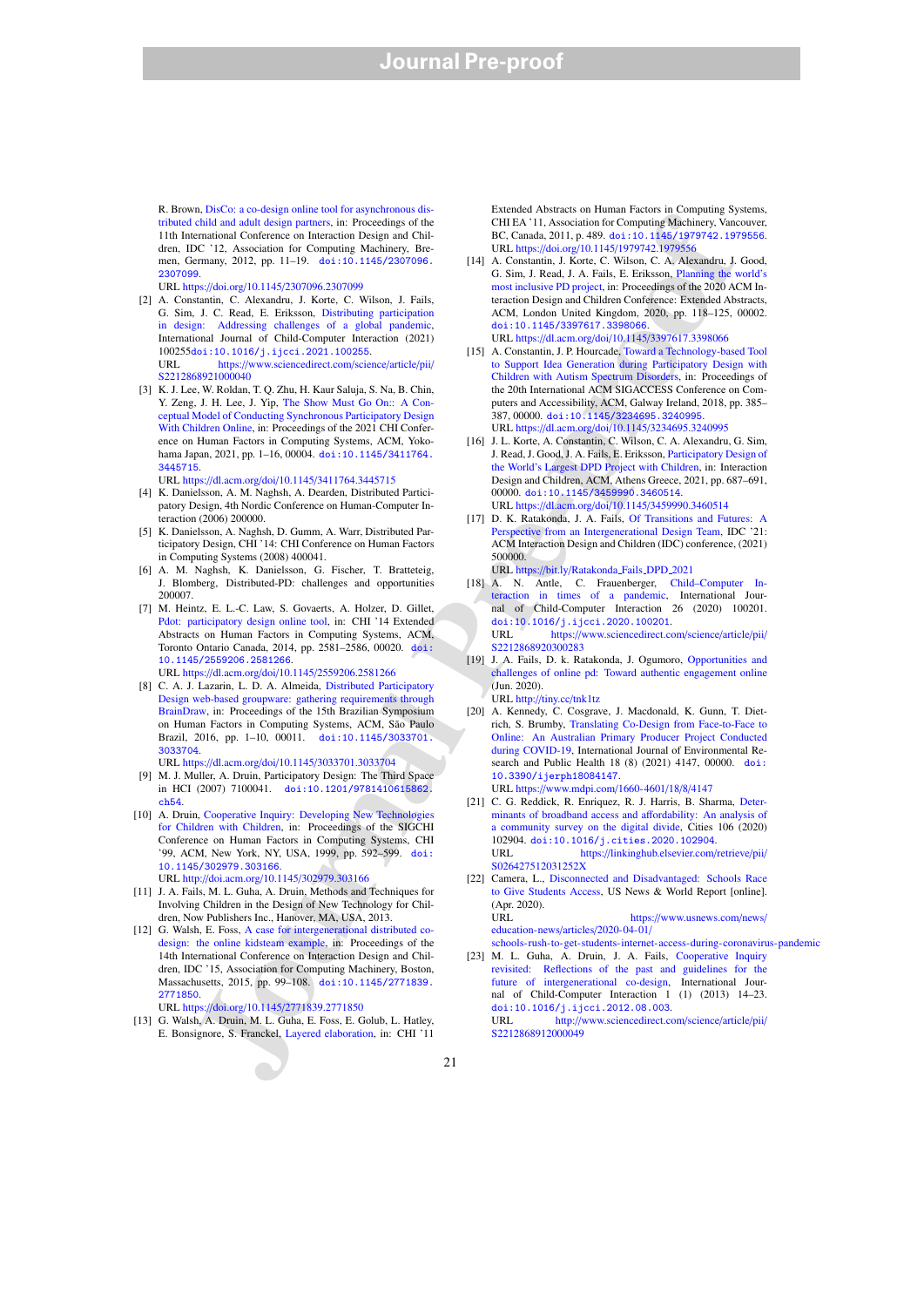- [24] A. N. Antle, C. Frauenberger, Child–Computer Interaction in times of a pandemic, International Journal of Child-Computer Interaction 26 (2020) 100201, 00000. doi:10.1016/j.ijcci.2020.100201.<br>URL https://linkinghub.else https://linkinghub.elsevier.com/retrieve/pii/ S2212868920300283
- [25] Y. Murai, A. Adibi, A. N. Antle, A. Kitson, Y. Candau, Z. Dao-Kroeker, J. Desnoyers, K. Jacobs, Facilitating Online Distributed Critical Making: Lessons Learned 1400000.
- [26] A. Druin, The Role of Children in the Design of New Technology, Behaviour and Information Technology (2002) 38.
- [27] K. Chen, H. Zhang, Remote paper prototype testing, in: Proceedings of the 33rd Annual ACM Conference on Human Factors in Computing Systems, CHI '15, Association for Computing Machinery, New York, NY, USA, 2015, pp. 77–80. doi: 10.1145/2702123.2702423. URL https://doi.org/10.1145/2702123.2702423
- [28] G. Walsh, E. Wronsky, AI + Co-Design: Developing a Novel Computer-supported Approach to Inclusive Design in: Conference Companion Publication of the 2019 on Computer Supported Cooperative Work and Social Computing, ACM, Austin TX USA, 2019, pp. 408–412, 00000. doi:10.1145/3311957. 3359456.

URL https://dl.acm.org/doi/10.1145/3311957.3359456

- [29] B. Gaver, T. Dunne, E. Pacenti, Design: Cultural probes, Interactions 6 (1) (1999) 21–29, 02565. doi:10.1145/291224. 291235. URL https://dl.acm.org/doi/10.1145/291224.291235
- [30] E. Bonsignore, Pick Me! Pick Me! I Want to Participate in the World's MOST Inclusive PD Project, too. . . , A. Constantin, J. Korte, C. Wilson, C. A. Alexandru, J. Good, G. Sim, J. Read, J. A. Fails, & E. Eriksson (Eds.), Planning the World's Most Inclusive PD Project. ACM Interaction Design and Children (IDC) Conference00000 (2020).
- [31] L. F. O. Galvão, L. S. García, T. A. Felipe, Distributed Participatory Design Platform for Game Design with deaf Children, IDC '21: ACM Interaction Design and Children (IDC) conference, (2021) 200000.
- [32] J. C. Read, G. Sim, R. J. R. Yusof, Fast and Furious PD with Children in Malaysia, A. Constantin, J. Korte, C. Wilson, C. A. Alexandru, J. Good, G. Sim, J. Read, J. A. Fails, & E. Eriksson (Eds.), Planning the World's Most Inclusive PD Project. ACM Interaction Design and Children (IDC) Conference00000 (2020).
- [33] R. J. Skiba, A. B. Simmons, S. Ritter, A. C. Gibb, M. K. Rausch, J. Cuadrado, C.-G. Chung, Achieving Equity in Special Education: History, Status, and Current lenges, Exceptional Children 74 (3) (2008) 264–288. doi:10.1177/001440290807400301.<br>URL http://journals.sag http://journals.sagepub.com/doi/10.1177/
- 001440290807400301 [34] U.S. Census Bureau, QuickFacts: Prince George's County, Maryland, Demographics, U.S. Department of Commerce, Washington D.C. (Apr. 2020). https://www.census.gov/quickfacts/
- princegeorgescountymaryland [35] American Immigration Council, Fact Sheet: Immigrants in Maryland, Fact Sheet, American Immigration Council, Washington, D.C (Aug. 2020).

URL https://www.americanimmigrationcouncil.org/research/ immigrants-in-maryland

[36] S. L. Mark, Psychology of Working Narratives of STEM Career Exploration for Non-dominant Youth, Journal of Science Education and Technology 25 (6) (2016) 976–993. doi:10.1007/ s10956-016-9646-0.

URL http://link.springer.com/10.1007/s10956-016-9646-0

- [37] S. L. Star, J. R. Griesemer, Institutional Ecology, 'Translations' and Boundary Objects: Amateurs and Professionals in Berkeley's Museum of Vertebrate Zoology, 1907-39, Social Studies of Science 19 (3) (1989) 387– 420. doi:10.1177/030631289019003001.<br>URL http://journals.sagepub. http://journals.sagepub.com/doi/10.1177/ 030631289019003001
- [38] S. L. Star, This is not a boundary object: Reflections on the origin of a concept, Science, Technology & Human Values 35 (5) (2010) 601–617.
- [39] M. Franco-Torres, B. C. Rogers, R. M. Ugarelli, A framework to explain the role of boundary objects in sustainability transitions, Environmental Innovation and Societal Transitions 36  $(2020)$  34–48. doi:10.1016/j.eist.2020.04.010.<br>URL https://linkinghub.elsevier.com/retr https://linkinghub.elsevier.com/retrieve/pii/ S2210422420300733
- **The Constitution of the Maria Constitution Constitution (i.e., when**  $\theta$  **is the space of the main of the Maria Constitution (i.e., when**  $\theta$  **is the Maria Constitution (i.e., the Maria Constitution (i.e., the Maria Const** [40] D. Begnaud, M. Coenraad, N. Jain, D. Patel, E. Bonsignore, "It's Just Too Much": Exploring Children's Views of Boredom and Strategies to Manage Feelings of Boredom, in: Proceedings of the Interaction Design and Children Conference, IDC '20, Association for Computing Machinery, New York, NY, USA, 2020, pp. 624–636, event-place: London, United Kingdom. doi:10.1145/3392063.3394414. URL https://doi-org.proxy-um.researchport.umd.edu/10.1145/ 3392063.3394414
	- [41] T. Clegg, J. C. Yip, J. Ahn, E. Bonsignore, M. Gubbels, B. Lewittes, E. Rhodes, When face-to-face fails: Opportunities for social media to foster collaborative learning, in: Tenth International Conference on Computer Supported Collaborative Learning, International Society of the Learning Sciences, Madison, WI, 2013, pp. 113–120.
	- [42] J. N. Bailenson, Nonverbal overload: A theoretical argument for the causes of zoom fatigue, Technology, Mind, and Behavior 2 (1) (2021).
	- [43] G. Walsh, E. Foss, J. Yip, A. Druin, Facit pd: a framework for analysis and creation of intergenerational techniques for participatory design, in: proceedings of the SIGCHI Conference on Human Factors in Computing Systems, 2013, pp. 2893–2902.
	- [44] J. C. Yip, K. Sobel, C. Pitt, K. J. Lee, S. Chen, K. Nasu, L. R. Pina, Examining Adult-Child Interactions in Intergenerational Participatory Design, in: Proceedings of the 2017 CHI Conference on Human Factors in Computing Systems, Association for Computing Machinery, New York, NY, USA, 2017, pp. 5742– 5754.
		- URL https://doi.org/10.1145/3025453.3025787
	- [45] S. Papert, I. Harel, M. I. of Technology (Eds.), Constructionism: research reports and essays, 1985-1990, Ablex Pub. Corp, Norwood, N.J, 1991.
	- [46] M. Wilson, Six views of embodied cognition, Psychonomic Bulletin & Review 9 (4) (2002) 625–636. doi:10.3758/ BF03196322.

URL http://link.springer.com/10.3758/BF03196322

- [47] L. S. Vygotsky, M. Cole, Mind in society: the development of higher psychological processes, nachdr. Edition, Harvard Univ. Press, Cambridge, Mass., 1981.
- [48] A. Tang, M. Boyle, S. Greenberg, Display and presence disparity in Mixed Presence Groupware, in: Proceedings of the fifth conference on Australasian user interface - Volume 28, AUIC '04, Australian Computer Society, Inc., AUS, 2004, pp. 73–82.
- [49] A. Bezerianos, G. McEwan, Presence disparity in mixed presence collaboration, in: CHI '08 Extended Abstracts on Human Factors in Computing Systems, CHI EA '08, Association for Computing Machinery, New York, NY, USA, 2008, pp. 3285– 3290. doi:10.1145/1358628.1358845.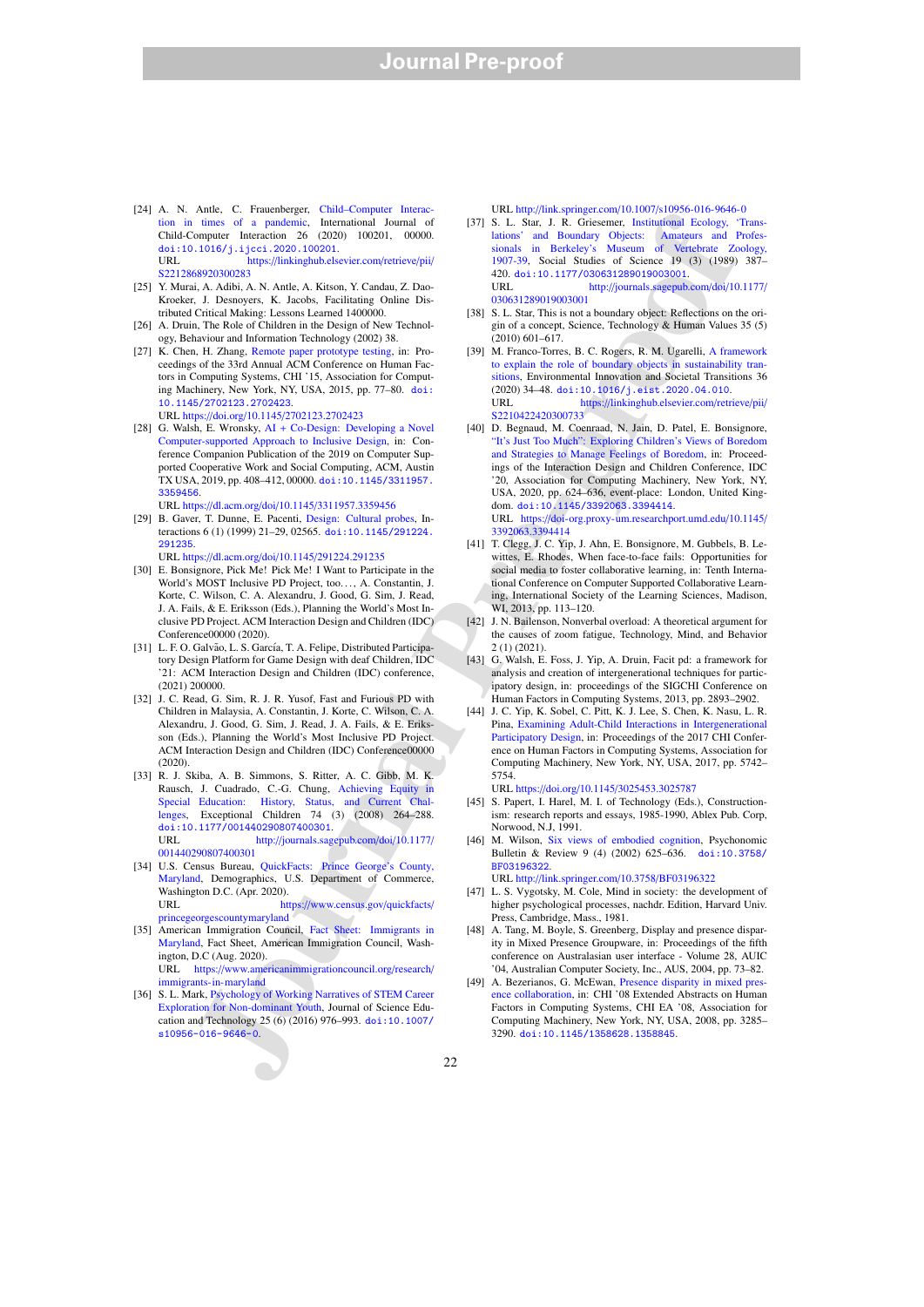URL https://doi.org/10.1145/1358628.1358845

- been the function of the control of the control of the control of the control of the control of the control of the control of the control of the control of the control of the control of the control of the control of the c [50] G. Mcewan, M. Rittenbruch, T. Mansfield, Understanding awareness in mixed presence collaboration, in: Proceedings of the 19th Australasian conference on Computer-Human Interaction: Entertaining User Interfaces, OZCHI '07, Association for Computing Machinery, New York, NY, USA, 2007, pp. 171– 174. doi:10.1145/1324892.1324924. URL https://doi.org/10.1145/1324892.1324924
- [51] O. S. Iversen, R. C. Smith, C. Dindler, Child as protagonist: Expanding the role of children in participatory design, in: Proceedings of the 2017 Conference on Interaction Design and Children, 2017, pp. 27–37.
- [52] W. Barendregt, M. M. Bekker, P. Börjesson, E. Eriksson, O. Torgersson, The role definition matrix: Creating a shared understanding of children's participation in the design process, in: Proceedings of the The 15th International Conference on Interaction Design and Children, 2016, pp. 577–582.
- [53] L. M. Vanderloo, S. Carsley, M. Aglipay, K. T. Cost, J. Maguire, C. S. Birken, Applying Harm Reduction Principles to Address Screen Time in Young Children Amidst the COVID-19 Pandemic, Journal of Developmental & Behavioral Pediatrics 41 (5) (2020) 335–336. doi:10.1097/DBP.0000000000000025.<br>URL https://journals.lww.com/10.1097/Dl https://journals.lww.com/10.1097/DBP. 0000000000000825
- [54] J. M. Nagata, H. S. Abdel Magid, K. Pettee Gabriel, Screen Time for Children and Adolescents During the Coronavirus Disease 2019 Pandemic, Obesity 28 (9) (2020) 1582–1583. doi: 10.1002/oby.22917.
- URL https://onlinelibrary.wiley.com/doi/10.1002/oby.22917 [55] S. Li, E. Li, The Impact of Digital Divide on Education in USA
- Amid COVID-19 Pandemic, in: C. Stephanidis, M. Antona, S. Ntoa (Eds.), HCI International 2021 - Posters, Vol. 1421, Springer International Publishing, Cham, 2021, pp. 571–576, series Title: Communications in Computer and Information Science. doi:10.1007/978-3-030-78645-8 72.
- URL https://link.springer.com/10.1007/978-3-030-78645-8 72 [56] B. Schwartz, Self-determination: The tyranny of freedom., American psychologist 55 (1) (2000) 79.
- [57] F. Kensing, J. Greenbaum, Heritage: having a say, in: Routledge International Handbook of Participatory Design, Routledge, 2013, num Pages: 16.